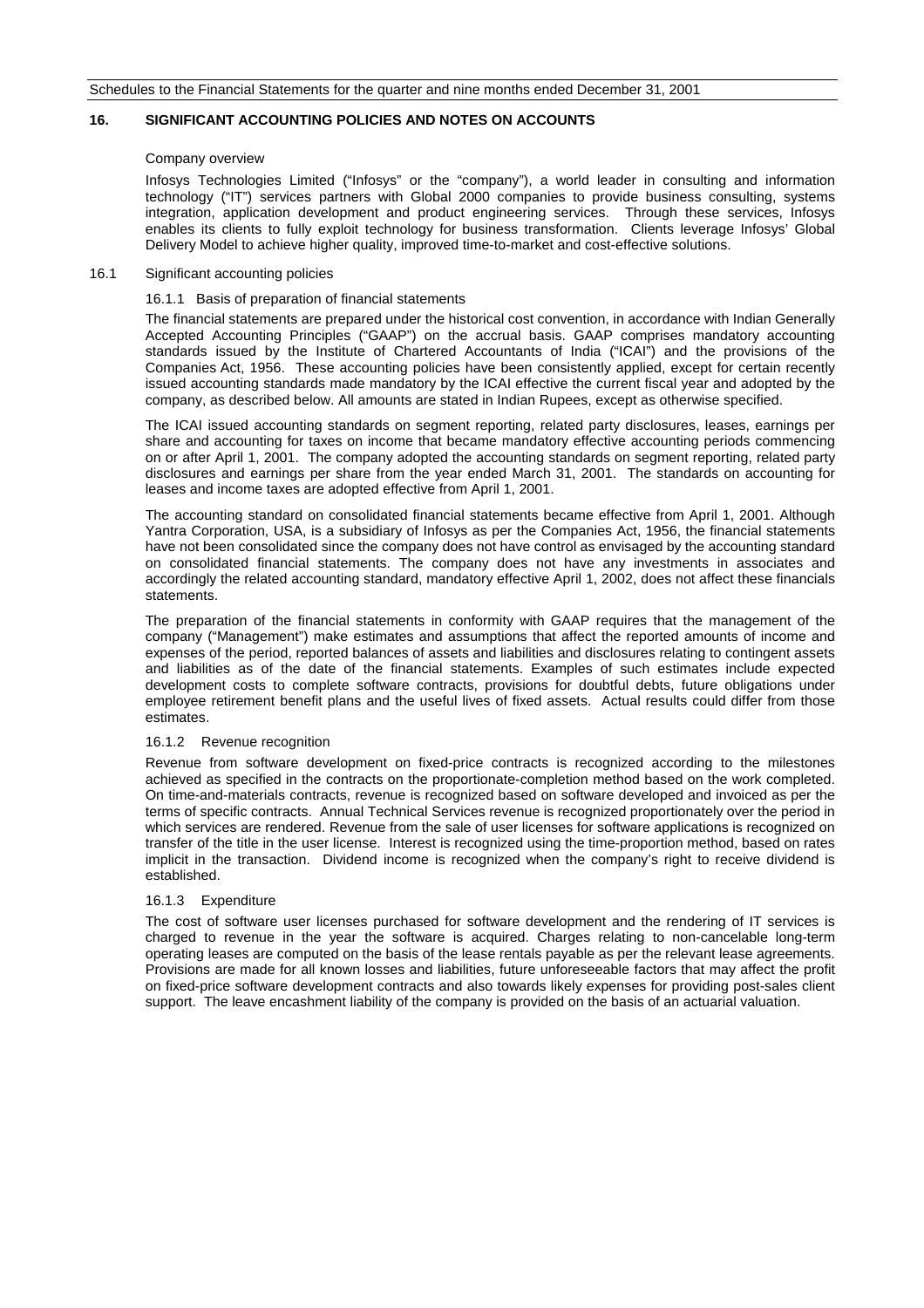## 16.1.4 Fixed assets and capital work-in-progress

Fixed assets are stated at cost, after reducing accumulated depreciation until the date of the balance sheet. Direct costs are capitalized until the assets are ready for use and include financing costs relating to any borrowing attributable to acquisition. Capital work-in-progress includes the cost of fixed assets that are not yet ready for their intended use, advances paid to acquire fixed assets and the cost of assets not put to use before the balance sheet date.

### 16.1.5 Depreciation

Depreciation on fixed assets is determined using the straight-line method based on useful lives of assets as estimated by the company. Depreciation for assets purchased/sold during the period is proportionately charged. Individual assets acquired for less than Rs. 5,000/- are entirely depreciated in the year of acquisition. Management estimates the useful lives for the various fixed assets as follows:

| <b>Buildings</b>       | 15 years  |
|------------------------|-----------|
| Plant and machinery    | 5 years   |
| Computer equipment     | 2-5 years |
| Furniture and fixtures | 5 years   |
| Vehicles               | 5 years   |

16.1.6 Retirement benefits to employees

#### 16.1.6a Gratuity

In accordance with the Payment of Gratuity Act, 1972, Infosys provides for gratuity, a defined benefit retirement plan (the "Gratuity Plan") covering eligible employees. The Gratuity Plan provides a lump sum payment to vested employees at retirement, death, incapacitation or termination of employment, of an amount based on the respective employee's salary and the tenure of employment.

Liabilities with regard to the Gratuity Plan are determined by actuarial valuation, based upon which, the company contributes to the Infosys Technologies Limited Employees' Gratuity Fund Trust (the "Trust"). Trustees administer contributions made to the Trust and invest in specific designated securities as mandated by law, which generally comprise central and state government bonds and debt instruments of governmentowned corporations.

### 16.1.6b Superannuation

Certain employees of Infosys are also participants of a defined contribution plan. The company makes monthly contributions under the superannuation plan (the "Plan") to the Infosys Technologies Limited Employees Superannuation Fund Trust based on a specified percentage of each covered employee's salary. The company has no further obligations to the Plan beyond its monthly contributions.

#### 16.1.6c Provident fund

Eligible employees receive benefits from a provident fund, which is a defined contribution plan. Both the employee and the company make monthly contributions to this provident fund plan equal to a specified percentage of the covered employee's salary.

Infosys contributes a part of the contributions to the Infosys Technologies Limited Employees Provident Fund Trust. The remainders of the contributions are made to a Government administered provident fund. The company has no further obligations under the provident fund plan beyond its monthly contributions.

# 16.1.7 Research and development

Revenue expenditure incurred on research and development is charged off as incurred. Capital expenditure incurred on research and development is depreciated over the estimated useful lives of the related assets.

#### 16.1.8 Foreign currency transactions

Revenue from overseas clients and collections deposited in foreign currency bank accounts are recorded at the exchange rate as of the date of the respective transactions. Expenditure in foreign currency is accounted at the exchange rate prevalent when such expenditure is incurred. Disbursements made out of foreign currency bank accounts are reported at a rate that approximates the actual monthly rate. Exchange differences are recorded when the amount actually received on sales or actually paid when expenditure is incurred is converted into Indian Rupees. The exchange differences arising on foreign currency transactions are recognized as income or expense in the period in which they arise.

Fixed assets purchased at overseas offices are recorded at cost, based on the exchange rate as of the date of purchase. The charge for depreciation is determined as per the company's accounting policy.

Current assets and current liabilities denominated in foreign currency are translated at the exchange rate prevalent at the date of the balance sheet. The resulting difference is also recorded in the profit and loss account. In the case of forward contracts, the difference between the forward rate and the exchange rate on the date of the transaction is recognized as income or expense over the life of the contract.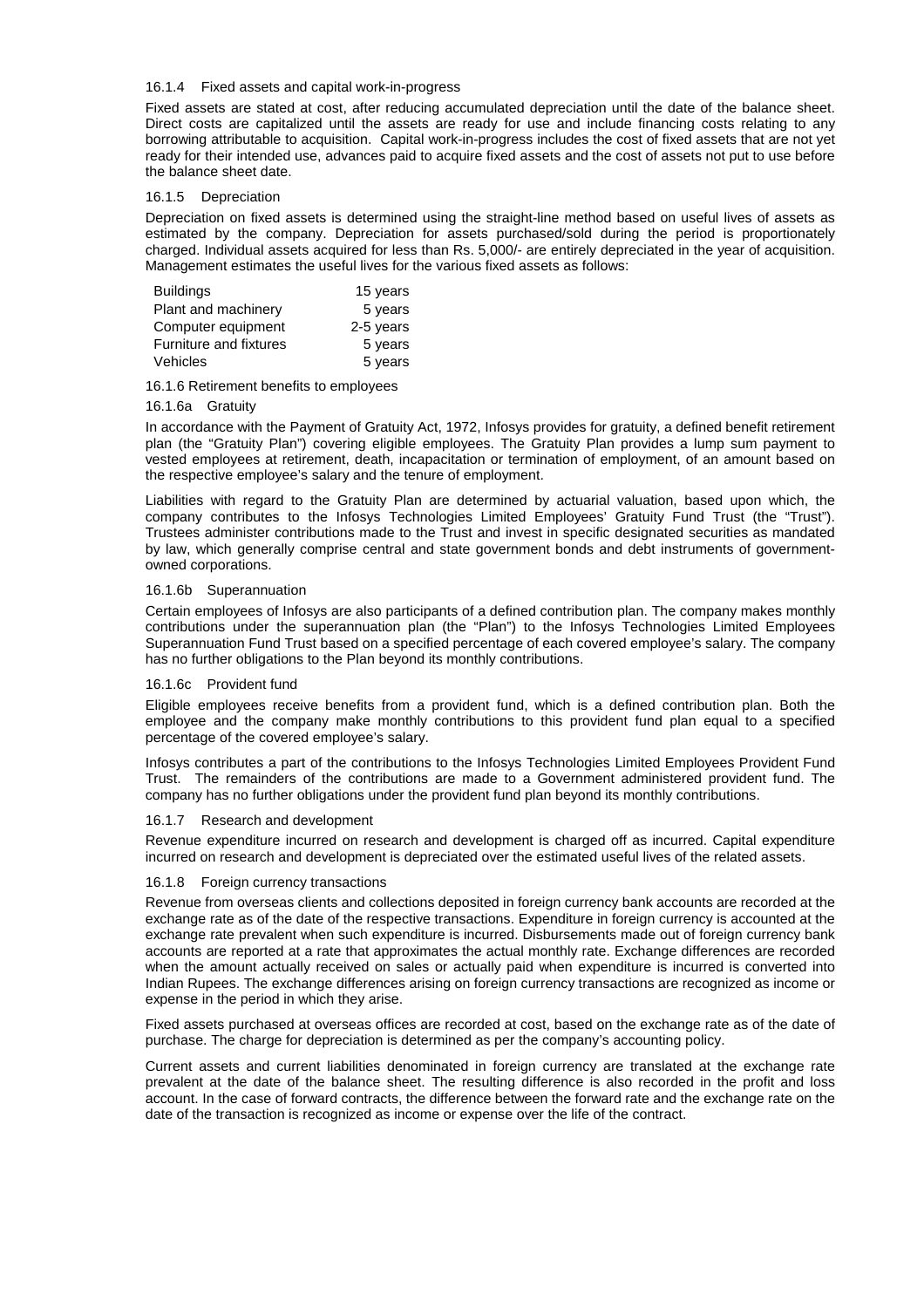## 16.1.9 Income tax

Income taxes are computed using the tax effect accounting method, where taxes are accrued in the same period the related revenue and expenses arise. A provision is made for income tax annually based on the tax liability computed after considering tax allowances and exemptions. Provisions are recorded as considered appropriate for matters under appeal due to disallowances or for other reasons.

The differences that result between the profit offered for income taxes and the profit as per the financial statements are identified and thereafter a deferred tax asset or deferred tax liability is recorded for timing differences, namely the differences that originate in one accounting period and reverse in another, based on the tax effect of the aggregate amount being considered. The tax effect is calculated on the accumulated timing differences at the end of an accounting period based on prevailing enacted regulations. Deferred tax assets are recognized only if there is reasonable certainty that they will be realized and are reviewed for the appropriateness of their respective carrying values at each balance sheet date.

# 16.1.10 Earnings per share

In determining earnings per share, the company considers the net profit after tax and includes the post-tax effect of any extra-ordinary items. The number of shares used in computing basic earnings per share is the weighted average number of shares outstanding during the period. The number of shares used in computing diluted earnings per share comprises the weighted average shares considered for deriving basic earnings per share, and also the weighted average number of equity shares which could have been issued on the conversion of all dilutive potential equity shares. Dilutive potential equity shares are deemed converted as of the beginning of the period, unless they have been issued at a later date. The diluted potential equity shares have been adjusted for the proceeds receivable had the shares been actually issued at fair value (i.e. the average market value of the outstanding shares). The number of shares and potentially dilutive equity shares are adjusted for stock splits and bonus shares, as appropriate.

#### 16.1.11 Investments

Trade investments refer to the investments made to enhance the company's business interests in information technology services. Investments are either classified as current or long-term. Current investments are carried at the lower of cost and fair value. Cost for overseas investments comprises the Indian Rupee value of the consideration paid for the investment.

Long-term investments are carried at cost and provisions recorded to recognize any decline, other than temporary, in the carrying value of each investment. Any dividends are recorded as income in the profit and loss account.

# 16.2 Notes on accounts

The previous period's/year's figures have been regrouped/reclassified, wherever necessary, to conform to the current period's presentation.

## 16.2.1 Deferred income taxes

Consequent to the standard on accounting for taxes on income becoming mandatory effective April 1, 2001, the company recorded the cumulative net deferred tax credit of Rs 15,53,00,000 until April 1, 2001, as an addition to the general reserves. The deferred tax credit of Rs 3,69,00,000 for the quarter and Rs 6,80,00,000 for the nine months ended December 31, 2001 are included in the provision for taxation for the respective periods.

#### 16.2.2 Capital commitments and contingent liabilities

- a. The estimated amount of contracts remaining to be executed on capital account, and not provided for (net of advances) is Rs 65,36,61,038 as at December 31, 2001. The amount of such contracts as at December 31, 2000 was Rs 122,65,64,426 and as at March 31, 2001 was Rs 158,25,35,171.
- b. The company has outstanding guarantees and counter guarantees of Rs 16,03,50,000 as at December 31, 2001, to various banks, in respect of the guarantees given by the banks in favor of various government authorities. The guarantees outstanding as at December 31, 2000 were Rs 5,24,55,000 and as at March 31, 2001 were Rs 6,83,05,000.
- c. Claims against the company, not acknowledged as debts, amounted to Rs 3,22,39,754 as at December 31, 2001. The claims as at December 31, 2000 amounted to Rs 8,75,532, which was also the amount as at March 31, 2001.
- d. Outstanding forward contracts amounted to US\$ 20,000,000 (approximately Rs 96,28,00,000 at nine months end exchange rates) at December 31, 2001. Such contracts as at December 31, 2000 were Rs Nil and as at March 31, 2001 were US\$ 20,000,000 (approximately Rs 93,12,00,000 at year end exchange rates).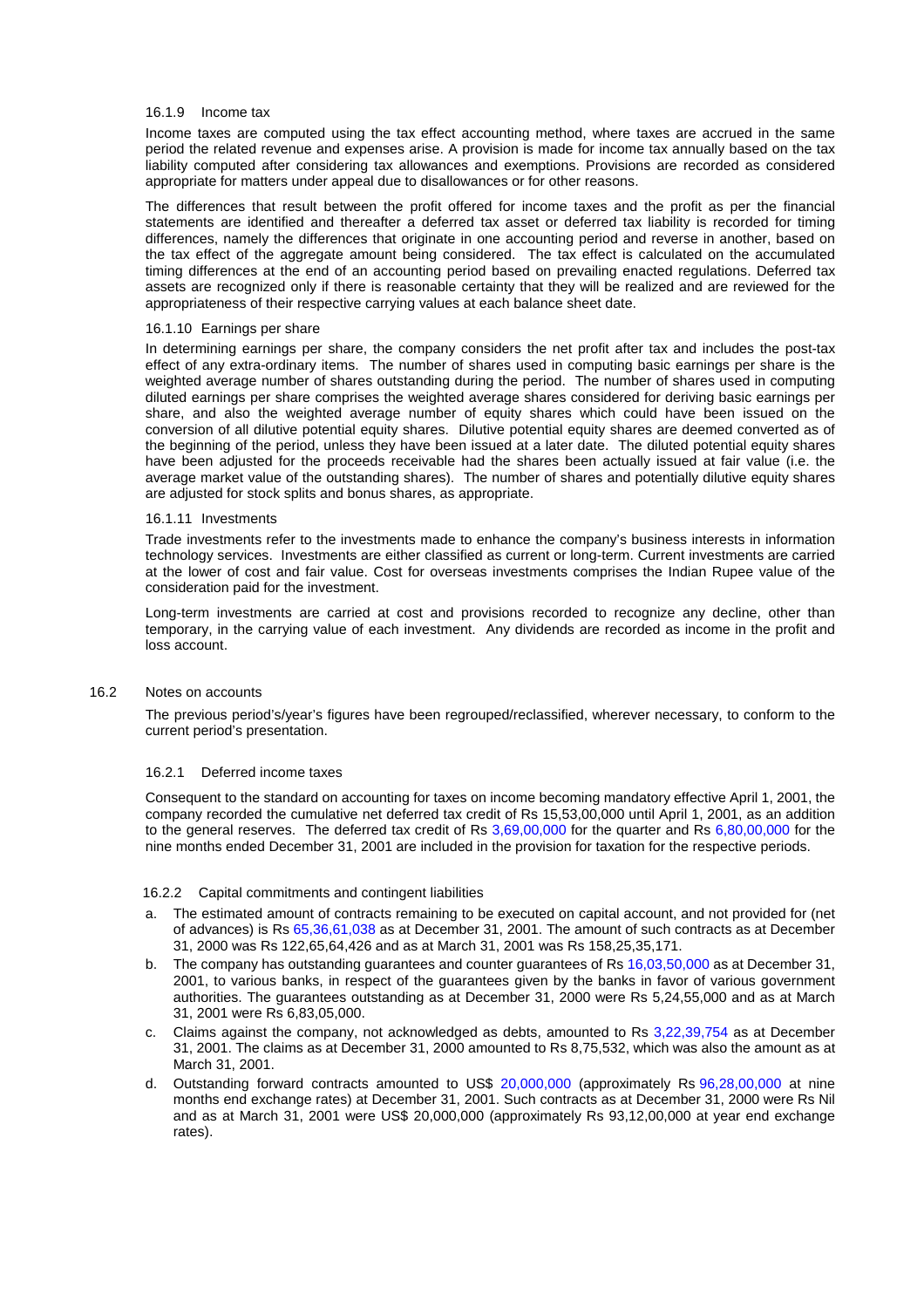## 16.2.3 Aggregate expenses

Following are the aggregate amounts incurred on certain specific expenses that are required to be disclosed under schedule VI to the Companies Act, 1956 :

|                                                           |                      |                      |                      |                      | in Rs.         |
|-----------------------------------------------------------|----------------------|----------------------|----------------------|----------------------|----------------|
|                                                           | Quarter ended        |                      | Nine months ended    |                      | Year ended     |
|                                                           | December 31,<br>2001 | December 31,<br>2000 | December 31,<br>2001 | December 31,<br>2000 | March 31, 2001 |
| Salaries and bonus including overseas staff expenses      | 280, 35, 31, 474     | 190,82,17,051        | 804, 27, 31, 442     | 484,08,10,298        | 684,32,51,596  |
| Contribution to provident and other funds                 | 7,36,00,258          | 8,82,04,890          | 21,58,74,110         | 25,75,56,485         | 33,45,76,308   |
| Foreign travel expenses                                   | 32,22,53,338         | 44,02,57,051         | 98,69,02,812         | 110,14,10,530        | 147,22,11,655  |
| Consumables                                               | 1,15,79,279          | 2,11,69,196          | 2,24,32,349          | 4,06,76,271          | 5,86,87,245    |
| Cost of software packages for own use                     | 9,01,37,994          | 8,11,32,780          | 26, 14, 98, 805      | 27,91,17,606         | 31,85,81,751   |
| Cost of software packages for service delivery to clients | 1,52,51,994          | 2,45,17,799          | 7,57,07,441          | 3,78,29,076          | 5,70,13,753    |
| Computer maintenance                                      | 2,01,51,878          | 2,00,03,268          | 4,91,94,323          | 4,71,14,556          | 7,19,42,078    |
| Communication expenses                                    | 8,04,54,269          | 11,01,43,134         | 28,86,61,567         | 20,96,26,522         | 31,52,55,986   |
| Consultancy charges                                       | 1,16,90,490          | 2,71,97,534          | 5,43,08,424          | 5,70,53,217          | 9,19,25,609    |
| Provision for post-sales client support                   | (4,02,052)           | 1,06,07,014          | 1,01,06,810          | 1,86,55,572          | 1,83,20,669    |
| Traveling and conveyance                                  | 4,59,09,919          | 5,03,33,615          | 14,41,07,138         | 12,73,73,079         | 18,40,64,822   |
| Rent                                                      | 6,11,33,988          | 4,48,41,073          | 18, 14, 56, 826      | 11,43,78,110         | 16,94,82,708   |
| Telephone charges                                         | 3,11,78,364          | 3,68,91,306          | 11,40,21,656         | 10,19,81,069         | 14,02,60,363   |
| Professional charges                                      | 5,59,29,282          | 5,05,13,391          | 14, 18, 33, 270      | 11,47,21,141         | 20,40,21,385   |
| Printing and stationery                                   | 1,14,07,182          | 1, 15, 13, 158       | 5,30,31,065          | 4,76,37,455          | 6,25,54,206    |
| Advertisements                                            | 72,16,099            | 1,37,18,952          | 2,16,87,812          | 4,25,94,491          | 6,30,77,831    |
| Office maintenance                                        | 3,76,00,151          | 2,93,12,737          | 10,46,51,523         | 8,60,34,491          | 12,84,32,642   |
| Repairs to building                                       | 1,28,65,632          | 1,11,35,584          | 5,06,90,746          | 2,52,18,521          | 3,95,22,458    |
| Repairs to plant and machinery                            | 58, 18, 703          | 82, 15, 361          | 1,85,15,571          | 1,55,99,302          | 2,26,54,171    |
| Power and fuel                                            | 4,69,80,962          | 3,35,13,263          | 14,09,33,424         | 7,93,39,269          | 11,78,45,258   |
| <b>Brand building</b>                                     | 2,52,95,458          | 2,47,18,294          | 10,19,45,833         | 7,48,95,563          | 10,52,01,392   |
| Insurance charges                                         | 1,46,54,203          | 1,07,21,154          | 3,96,82,943          | 2,32,87,345          | 5, 17, 55, 298 |
| Rates and taxes                                           | 1,40,53,989          | 7,42,710             | 3,33,00,325          | 1,05,85,709          | 1,82,17,524    |
| Commission charges                                        | 4,11,71,575          | 33,82,901            | 6,12,55,217          | 1,24,08,622          | 1,79,03,784    |
| Donations                                                 | 84,22,889            | 1,49,59,500          | 4,82,72,214          | 4,77,68,563          | 7,21,92,883    |
| Auditor's remuneration - audit fees                       | 5,37,500             | 4,45,500             | 16,12,500            | 13,38,750            | 17,85,000      |
| - certification charges                                   |                      |                      |                      |                      | 2,00,000       |
| - out-of-pocket expenses                                  | 50,000               | 50,000               | 1,50,000             | 1,50,000             | 2,00,000       |
| Bad loans and advances written off                        |                      | 11,891               |                      | 11,891               | 4,141          |
| Bad debts written off                                     |                      |                      |                      | 27,70,254            | 27,70,254      |
| Provision for bad and doubtful debts                      | 2,76,84,253          | 7,26,85,587          | 13,23,69,927         | 12,18,80,048         | 19,27,45,549   |
| Provision for doubtful loans and advances                 |                      |                      | 5,71,148             | (1, 412)             | 7,10,404       |
| Bank charges and commission                               | 4,59,401             | 33,25,944            | 17,91,900            | 42,50,287            | 59,39,483      |
| Commission to non-whole time directors                    | 24,00,000            | 15,00,000            | 72,00,000            | 45,00,000            | 59,22,049      |
| Postage and courier                                       | 76,52,114            | 56,07,009            | 2,70,16,826          | 1,52,13,860          | 2,27,86,459    |
| Books and periodicals                                     | 28,51,343            | 32,48,425            | 87,09,452            | 1,21,62,970          | 1,69,10,978    |
| Research grants                                           | 25,00,000            | 25,00,000            | 75,00,000            | 75,00,000            | 1,00,00,000    |
| Freight charges                                           | 17,22,183            | 21,33,762            | 38, 37, 545          | 43,63,988            | 55,72,484      |
| Professional membership and seminar participation         |                      |                      |                      |                      |                |
| fees                                                      | 68,26,016            | 61,63,223            | 1,58,56,018          | 1,52,15,381          | 2,17,10,613    |
| Marketing expenses                                        | 1,19,11,154          | 98,00,148            | 3,84,01,106          | 3,26,51,683          | 4,26,87,545    |
| Sales promotion expenses                                  | 15,29,172            | 48,36,888            | 36,94,182            | 54,48,790            | 70,16,656      |
| Transaction processing fee and filing fees                | 1,72,72,533          | 29,68,134            | 4,01,64,910          | 59,32,979            | 1,52,76,339    |
| Other miscellaneous expenses                              | 23,03,270            | 48,76,857            | 1,41,20,218          | 2,47,26,235          | 2,60,46,292    |
|                                                           | 393, 35, 86, 257     | 319,61,16,084        | 1156,57,99,378       | 807, 17, 88, 567     | 1135,72,37,621 |
|                                                           |                      |                      |                      |                      |                |

# 16.2.4 Quantitative details

The company is engaged in the development and maintenance of computer software. The production and sale of such software cannot be expressed in any generic unit. Hence, it is not possible to give the quantitative details of sales and certain information as required under paragraphs 3, 4C and 4D of part II of Schedule VI to the Companies Act, 1956.

# 16.2.5 Imports (valued on the cost, insurance and freight basis)

|                   |                      |                      |                      |                      | in Rs.         |
|-------------------|----------------------|----------------------|----------------------|----------------------|----------------|
|                   |                      | Quarter ended        |                      | Nine months ended    |                |
|                   | December 31,<br>2001 | December 31,<br>2000 | December 31,<br>2001 | December 31,<br>2000 | March 31, 2001 |
|                   |                      |                      |                      |                      |                |
| Capital goods     | 10,08,36,574         | 33,87,91,131         | 37,27,51,603         | 77,08,00,573         | 113,56,33,008  |
| Software packages | 6.95.364             | 64.03.627            | 2,64,03,131          | 1,56,42,543          | 1,67,88,389    |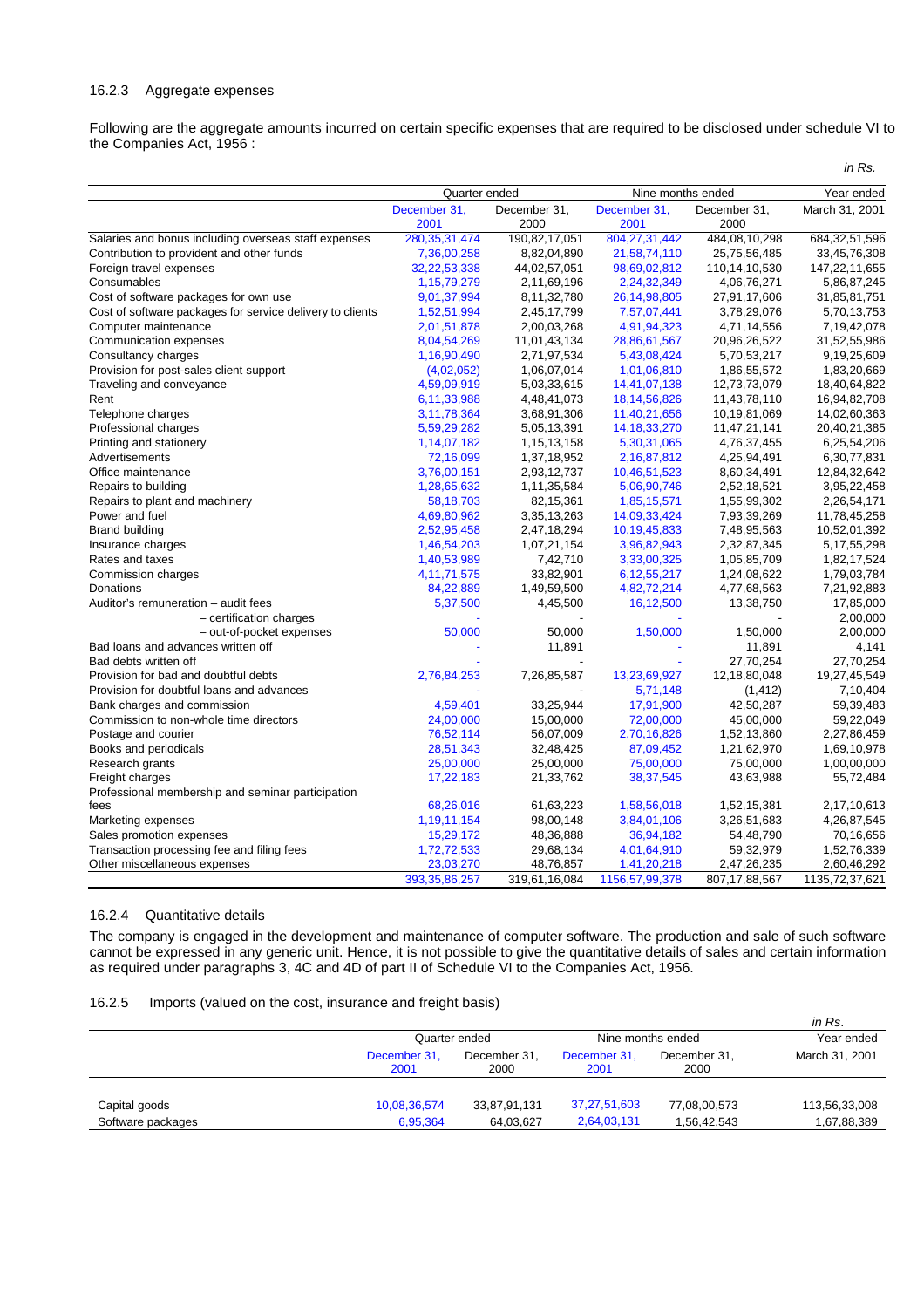# 16.2.6 Earnings in foreign exchange (on the receipts basis)

|                                                           |                      |                      |                      |                      | in Rs.            |
|-----------------------------------------------------------|----------------------|----------------------|----------------------|----------------------|-------------------|
|                                                           | Quarter ended        |                      |                      | Nine months ended    | Year ended        |
|                                                           | December 31,<br>2001 | December 31.<br>2000 | December 31,<br>2001 | December 31,<br>2000 | March 31,<br>2001 |
| Income from software development<br>services and products | 677,83,81,489        | 437, 33, 71, 715     | 1866, 64, 62, 396    | 1172.86.45.074       | 1708.67.49.891    |
| Interest received on deposits with<br>banks               | 84,46,505            | 4,93,37,030          | 3,84,36,856          | 10,69,20,563         | 19,55,81,989      |

# Expenditure in foreign currency (on the payments basis)

|                                                                 |                      |                      |                      |                      | in Rs.            |
|-----------------------------------------------------------------|----------------------|----------------------|----------------------|----------------------|-------------------|
|                                                                 | Quarter ended        |                      | Nine months ended    |                      | Year ended        |
|                                                                 | December 31,<br>2001 | December 31,<br>2000 | December 31,<br>2001 | December 31,<br>2000 | March 31,<br>2001 |
|                                                                 |                      |                      |                      |                      |                   |
| Travel expenses                                                 | 21,65,24,530         | 33,61,54,345         | 71,32,34,687         | 79,26,44,748         | 107,69,86,908     |
| Professional charges                                            | 2,93,54,773          | 4,10,08,733          | 9,40,26,566          | 7,90,58,475          | 14,63,89,491      |
| Other expenditure incurred overseas<br>for software development | 239,78,49,903        | 145,60,82,397        | 666,42,88,068        | 342,62,24,925        | 489,94,99,776     |
|                                                                 |                      |                      |                      |                      |                   |

# Net earnings in foreign currency (on the receipts and payments bases)

|                                  |                      |                      |                      |                      | in Rs.            |
|----------------------------------|----------------------|----------------------|----------------------|----------------------|-------------------|
|                                  | Quarter ended        |                      | Nine months ended    | Year ended           |                   |
|                                  | December 31,<br>2001 | December 31.<br>2000 | December 31,<br>2001 | December 31,<br>2000 | March 31,<br>2001 |
| Net earnings in foreign exchange | 414.30.98.788        | 258,94,63,270        | 1123,33,49,931       | 758.69.74.519        | 1115,94,55,705    |
|                                  |                      |                      |                      |                      |                   |

# 16.2.7 Fixed assets

Depreciation charge to the profit and loss account relating to assets costing less than Rs. 5,000/- each

|                                |                      |                      |                      |                      | in Rs.            |
|--------------------------------|----------------------|----------------------|----------------------|----------------------|-------------------|
|                                | Quarter ended        |                      | Nine months ended    |                      | Year ended        |
|                                | December 31,<br>2001 | December 31.<br>2000 | December 31.<br>2001 | December 31,<br>2000 | March 31,<br>2001 |
| Charged during the period/year | 5, 18, 17, 535       | 11,81,34,465         | 12,41,67,610         | 21,85,52,260         | 34,99,43,502      |

Profit/loss on disposal of fixed assets

|                                            |                      |                      |                      |                      | in Rs.            |
|--------------------------------------------|----------------------|----------------------|----------------------|----------------------|-------------------|
|                                            | Quarter ended        |                      | Nine months ended    |                      | Year ended        |
|                                            | December 31.<br>2001 | December 31.<br>2000 | December 31.<br>2001 | December 31.<br>2000 | March 31,<br>2001 |
|                                            |                      |                      |                      |                      |                   |
| Profit on sale of fixed assets             | 3.79.810             | 8.47.021             | 60,79,913            | 9.92.437             | 11.22.939         |
| Loss on sale of fixed assets               | (4,66,055)           | (5,804)              | (59, 63, 396)        | (2,05,049)           | (2,05,049)        |
| Profit/(loss) on sale of fixed assets, net | (86, 245)            | 8.41.217             | 1,16,517             | 7,87,388             | 9,17,890          |

# 16.2.8 Obligations on long-term non-cancelable operating leases

The lease rentals charged during the period and maximum obligations on long-term non-cancelable operating leases payable as per the rentals stated in the respective agreements are as follows:

|                                              |                      |                      |                      |                      | in Rs             |
|----------------------------------------------|----------------------|----------------------|----------------------|----------------------|-------------------|
|                                              |                      | Quarter ended        | Nine months ended    |                      | Year ended        |
|                                              | December 31,<br>2001 | December 31.<br>2000 | December 31,<br>2001 | December 31,<br>2000 | March 31,<br>2001 |
|                                              |                      |                      |                      |                      |                   |
| Lease rentals paid during the<br>period/year | 6,11,33,988          | 4,48,41,073          | 18, 14, 56, 826      | 11,43,78,110         | 16,94,82,708      |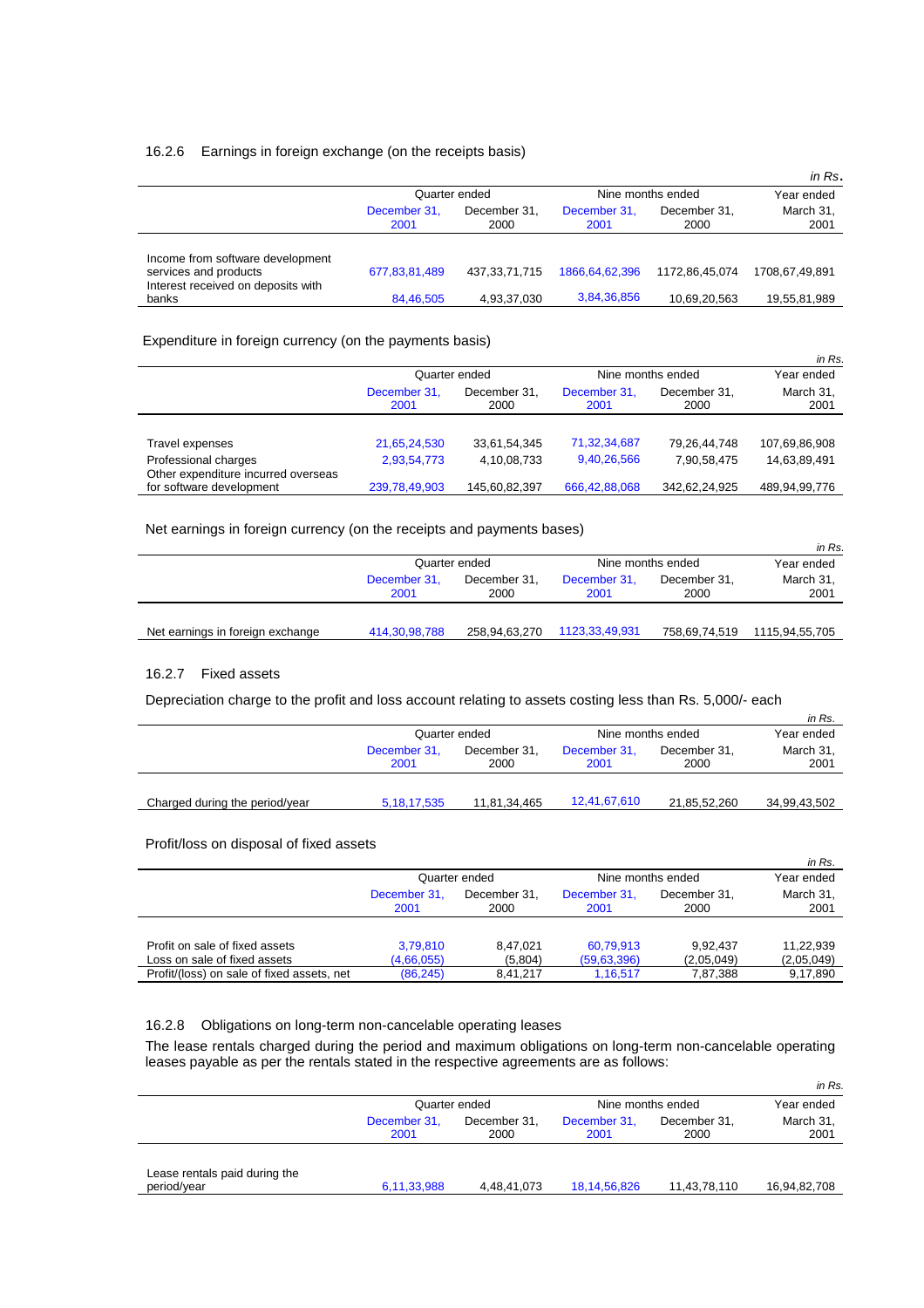| Lease obligations                               |                   | Nine months ended |              |  |
|-------------------------------------------------|-------------------|-------------------|--------------|--|
|                                                 | December 31, 2001 | December 31, 2000 |              |  |
|                                                 |                   |                   |              |  |
| Within one year of the balance sheet date       | 16,64,51,897      | 10,30,31,617      | 7,30,43,980  |  |
| Due in a period between one year and five years | 49,90,79,126      | 36,65,92,325      | 27,71,79,409 |  |
| Due after five years                            | 7,67,98,705       | 4.92.41.188       | 14,40,05,657 |  |
|                                                 | 74,23,29,728      | 51,88,65,130      | 49,42,29,046 |  |

The operating lease arrangements extend for a maximum of ten years from their respective dates of inception and relate to rented overseas premises.

## 16.2.9 Managerial remuneration for the chairman, managing director and whole-time directors

|                                              |                      |                      |                      |                      | in Rs.            |
|----------------------------------------------|----------------------|----------------------|----------------------|----------------------|-------------------|
|                                              | Quarter ended        |                      |                      | Nine months ended    | Year ended        |
|                                              | December 31,<br>2001 | December 31.<br>2000 | December 31.<br>2001 | December 31.<br>2000 | March 31,<br>2001 |
|                                              |                      |                      |                      |                      |                   |
| Salary<br>Contribution to provident fund and | 68,89,887            | 44.28.013            | 1.57.72.788          | 1,10,70,522          | 1,54,84,785       |
| other funds                                  | 4,79,325             | 4.79.325             | 14,37,975            | 13.49.791            | 18.29.116         |
| Perquisites and incentives                   | 14,84,292            | 62,31,308            | 98,33,941            | 80,59,982            | 89,20,426         |

#### 16.2.10 Managerial remuneration for non-whole-time directors

|                           |                      |                      |                      |                      | in Rs.            |  |
|---------------------------|----------------------|----------------------|----------------------|----------------------|-------------------|--|
|                           | Quarter ended        |                      |                      | Nine months ended    |                   |  |
|                           | December 31,<br>2001 | December 31.<br>2000 | December 31,<br>2001 | December 31,<br>2000 | March 31,<br>2001 |  |
|                           |                      |                      |                      |                      |                   |  |
| Commission                | 24,00,000            | 15.00.000            | 72,00,000            | 45,00,000            | 59.22.049         |  |
| Sitting fees              | 75.073               | 40.000               | 2,95,157             | 1,77,000             | 2,57,000          |  |
| Reimbursement of expenses | 1.50.499             | 1,99,558             | 18,03,446            | 6,98,232             | 9,09,070          |  |

# 16.2.11 Exchange differences

Other income includes exchange differences of Rs 2,07,05,674 and Rs 5,89,34,278 for the quarter and nine months ended December 31, 2001. The corresponding amounts for the quarter and nine months ended December 31, 2000 and for the year ended March 31, 2001 were Rs 3,44,48,919; Rs 20,54,46,320 and Rs 20,17,12,483 respectively. Of this amount, the gains on translation of foreign currency deposits amounted to Rs 86,92,344 in the quarter ended December 31, 2001 (Rs 3,44,48,919 for the quarter ended December 31, 2000), Rs 4,69,20,948 in the nine months ended December 31, 2001 (Rs 20,54,46,320 for the nine months ended December 31, 2000) and Rs 20,17,12,483 in the year ended March 31, 2001

# 16.2.12 Research and development expenditure

|         |                      |                      |                      |                      | in Rs.            |  |
|---------|----------------------|----------------------|----------------------|----------------------|-------------------|--|
|         |                      | Quarter ended        |                      | Nine months ended    |                   |  |
|         | December 31,<br>2001 | December 31.<br>2000 | December 31,<br>2001 | December 31,<br>2000 | March 31,<br>2001 |  |
| Capital | 11,53,767            | 73,00,838            | 34,61,299            | 1,41,29,064          | 2,14,29,903       |  |
| Revenue | 3,39,25,583          | 3,87,87,821          | 11,11,00,388         | 11,04,47,197         | 14,97,08,196      |  |
|         | 3,50,79,350          | 4,60,88,659          | 11,45,61,687         | 12,45,76,261         | 17,11,38,099      |  |

## 16.2.13 Unearned revenue

Unearned revenue as at December 31, 2001 amounting to Rs. 28,33,24,902 (as at December 31, 2000 -- Rs 49,62,20,659 and as at March 31, 2001 -- Rs 34,82,60,201) primarily consists of client billings on fixed-price, fixed-time-frame contracts for which the related costs have not yet been incurred.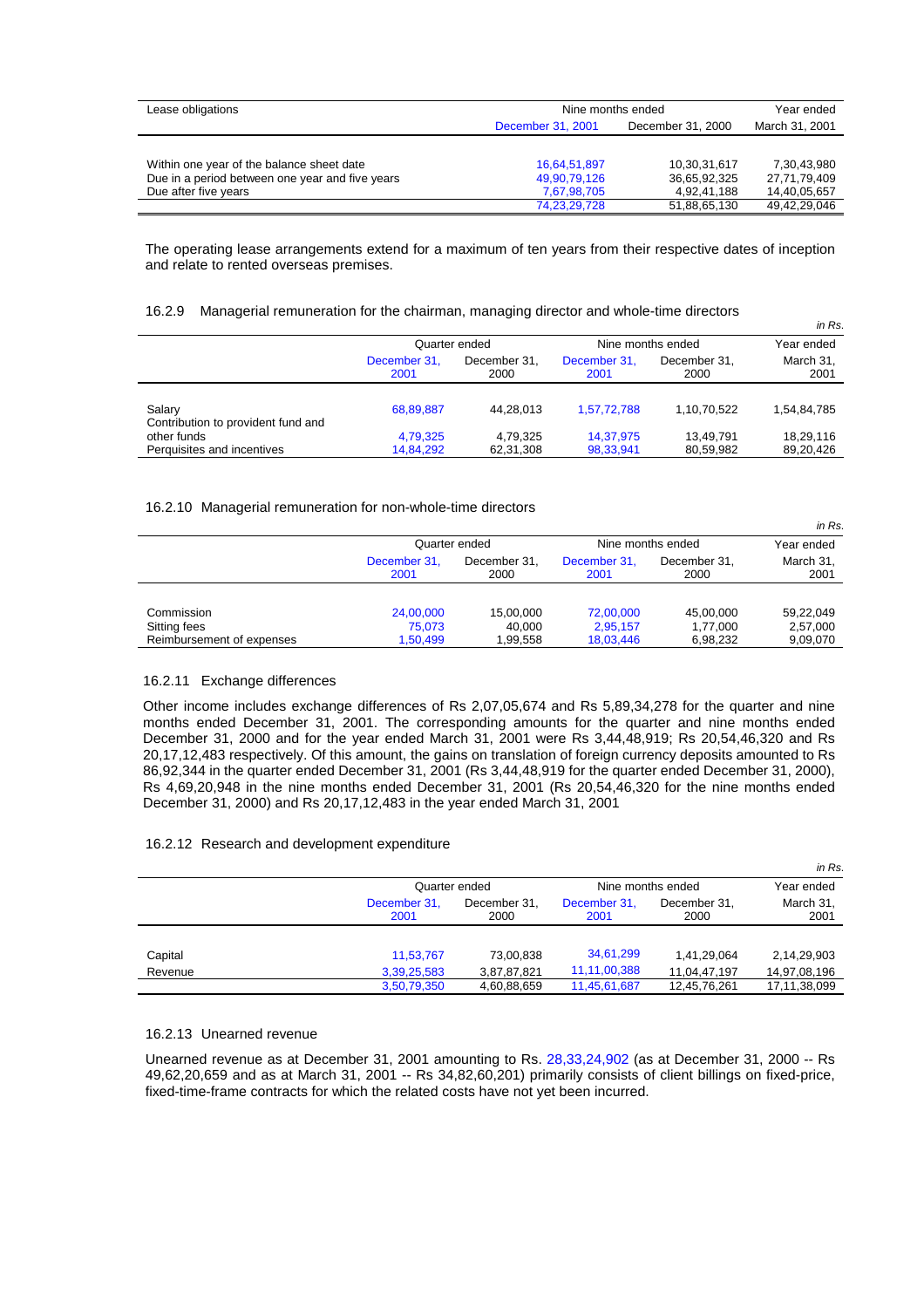16.2.14 Dues to small-scale industrial undertakings

As at December 31, 2001, the company had no outstanding dues to small-scale industrial undertakings (as at December 31, 2000 -- Rs Nil and as at March 31, 2001 -- Rs Nil).

16.2.15 Balance of unutilized money raised by issue of American Depositary Shares ("ADSs")

During the year ended March 31, 1999, Infosys made an Initial Public Offering of ADS, of US\$ 70,380,000, equivalent to Rs 296,86,00,000. The issue proceeds net of expenses of Rs 19,68,00,000 are entirely utilized by December 31, 2000.

#### 16.2.16 Stock option plans

The company currently has three stock option plans. These are summarized below.

## *1994 Stock Option Plan ("the 1994 Plan")*

As of December 31, 2001 options to acquire 3,11,000 shares were outstanding with the Employee Welfare Trust and options to acquire 3,23,000 shares are outstanding with the employees under the 1994 Plan. These options were granted at an exercise price of Rs 50/- (post split) per option. Additionally, 13,05,400 shares earlier issued are subject to lock-in. No options were issued under this plan during the period.

### *1998 Stock Option Plan ("the 1998 Plan")*

The 1998 Plan provides for the grant of stock options to employees. The 1998 Plan was approved by the board of directors in December 1997 and by the shareholders in January 1998. The Government of India approved 29,40,000 ADSs representing 14,70,000 equity shares for issue under the Plan. The options may be issued at an exercise price that is not less than 90% of the fair market value of the underlying equity share on the date of the grant. The 1998 Plan automatically expires in January 2008, unless terminated earlier. All options under the 1998 Plan are exercisable for ADSs representing equity shares. A compensation committee comprising independent members of the board of directors administers the 1998 Plan.

| Number of options granted, exercised<br>and forfeited | Quarter ended        |                      | Nine months ended    | Year ended           |                   |
|-------------------------------------------------------|----------------------|----------------------|----------------------|----------------------|-------------------|
|                                                       | December 31.<br>2001 | December 31.<br>2000 | December 31.<br>2001 | December 31.<br>2000 | March 31,<br>2001 |
|                                                       |                      |                      |                      |                      |                   |
| Options granted, beginning of                         |                      |                      |                      |                      |                   |
| period/year                                           | 21.09.816            | 8.71.466             | 15,65,506            | 6.89.500             | 6,89,500          |
| Granted during the period/year                        | 2.28.150             | 80.800               | 8,30,850             | 3.12.800             | 9,64,840          |
| Exercised during the period/year                      | (17,000)             | (1,400)              | (22, 200)            | (2,734)              | (12, 434)         |
| Forfeited during the period/year                      | (44, 580)            | (6, 200)             | (97, 770)            | (54,900)             | (76,400)          |
| Options granted, end of period/year                   | 22.76.386            | 9.44.666             | 22,76,386            | 9.44.666             | 15.65.506         |
| Weighted average exercise price                       | <b>US\$ 73.68</b>    | <b>US\$ 86.67</b>    | <b>US\$73.68</b>     | <b>US\$ 86.67</b>    | <b>US\$ 90.98</b> |
|                                                       | (Rs 3,547)           | (Rs 4,046)           | (Rs 3,547)           | (Rs 4,046)           | (Rs 4,236)        |

#### *1999 Stock Option Plan ("the 1999 Plan")*

In fiscal 2000, the company instituted the 1999 Plan. The shareholders and the board of directors approved the plan in June 1999, which provides for the issue of 66,00,000 equity shares to the employees. The compensation committee administers the 1999 Plan. Options will be issued to employees at an exercise price that is not less than the fair market value.

Fair market value is the closing price of the company's shares in the stock exchange, where there is the highest trading volume on a given date and if the shares are not traded on that day, the closing price on the next trading day.

Under the 1999 Plan, options may be issued to employees at exercise prices that are less than the fair market value only if specifically approved by the members of the company in a general meeting. No approval has been sought to date in this regard.

| Number of options granted, exercised<br>and forfeited | Quarter ended        |                      | Nine months ended    | Year ended           |                   |
|-------------------------------------------------------|----------------------|----------------------|----------------------|----------------------|-------------------|
|                                                       | December 31.<br>2001 | December 31.<br>2000 | December 31.<br>2001 | December 31.<br>2000 | March 31.<br>2001 |
|                                                       |                      |                      |                      |                      |                   |
| Options granted, beginning of<br>period/year          | 41.41.060            | 18.83.000            | 27,93,980            | 10.06.800            | 10.06.800         |
| Granted during the period/year                        | 5.26.780             | 1,78,200             | 19,79,600            | 11,32,300            | 19,57,830         |
| Exercised during the period/year                      | (30)                 | (500)                | (30)                 | (500)                | (1,200)           |
| Forfeited during the period/year                      | (27, 295)            | (48.700)             | (1, 33, 035)         | (1,26,600)           | (1,69,450)        |
| Options granted, end of period/year                   | 46.40.515            | 20,12,000            | 46,40,515            | 20,12,000            | 27,93,980         |
| Weighted average exercise price                       | <b>Rs 4.511</b>      | Rs 5.512             | <b>Rs 4,511</b>      | Rs 5.512             | Rs 5,572          |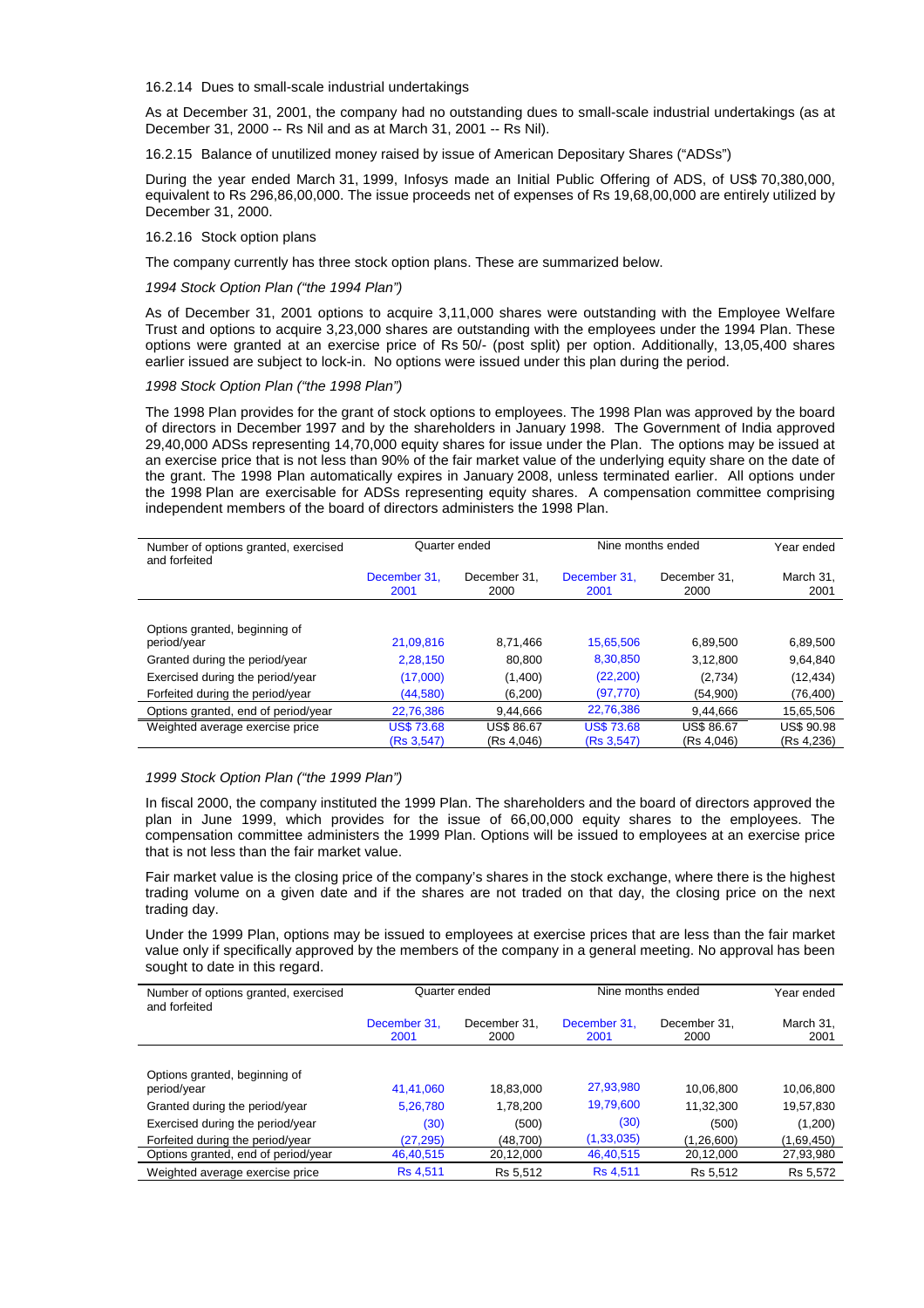The aggregate options outstanding and considered for dilution as at December 31, 2001 are 57,78,708 (as at December 31, 2000 – 24,84,333 options and as at March 31, 2001 -- 35,76,733 options).

## 16.2.17 Pro-forma disclosures relating to the Employee Stock Option Plans ("ESOPs")

The Securities and Exchange Board of India (SEBI) issued the Employee Stock Option Scheme and Employee Stock Purchase Scheme Guidelines in 1999, which is applicable to all stock option schemes established on or after June 19, 1999. In accordance with these guidelines, the excess of the market price of the underlying equity shares as of the date of the grant of the options over the exercise price of the options, including up-front payments, if any, is to be recognized and amortized on a straight-line basis over the vesting period. All options under the 1998 and 1999 stock option plans have been issued at fair market value, hence there are no compensation costs.

The company's 1994 stock option plan was established prior to the SEBI guidelines on stock options. Had the stock compensation costs for this stock option plan been determined as per the guidelines issued by

| SEBI, the company's reported net profit would have been reduced to the pro forma amounts indicated below. |                      |                      |                      |                      |                   |  |  |  |
|-----------------------------------------------------------------------------------------------------------|----------------------|----------------------|----------------------|----------------------|-------------------|--|--|--|
|                                                                                                           |                      |                      |                      |                      | in Rs             |  |  |  |
|                                                                                                           | Quarter ended        |                      | Nine months ended    |                      | Year ended        |  |  |  |
|                                                                                                           | December 31.<br>2001 | December 31.<br>2000 | December 31.<br>2001 | December 31.<br>2000 | March 31,<br>2001 |  |  |  |
| Net profit:<br>- As reported                                                                              | 206,03,97,596        | 166,33,07,490        | 597,62,81,056        | 447,13,92,818        | 628,81,36,341     |  |  |  |
| - Adjusted pro forma                                                                                      | 200, 11, 18, 251     | 160,39,26,704        | 579,86,31,160        | 429,74,13,557        | 605,55,42,584     |  |  |  |

### 16.2.18 Provision for taxation

The company's profits from export activities are partly deductible from taxable income. However, most of Infosys' operations are conducted through 100% Export Oriented Units ("EOU"), which are entitled to a tax holiday for a period of 10 years from the date of commencement of operations. The Government of India amended the tax incentive available to companies operating through EOUs. The tenure of tax exemption available to such companies is restricted to a maximum of 10 consecutive years commencing from the fiscal year in which the unit commences software development and expires on March 31, 2009. Additionally, export related tax deductions apart from the 100% EOU scheme earlier described are being phased out by fiscal 2004. The provision for taxation includes tax liabilities in India on the company's global income as reduced by exempt incomes and any tax liabilities arising overseas on income sourced from those countries.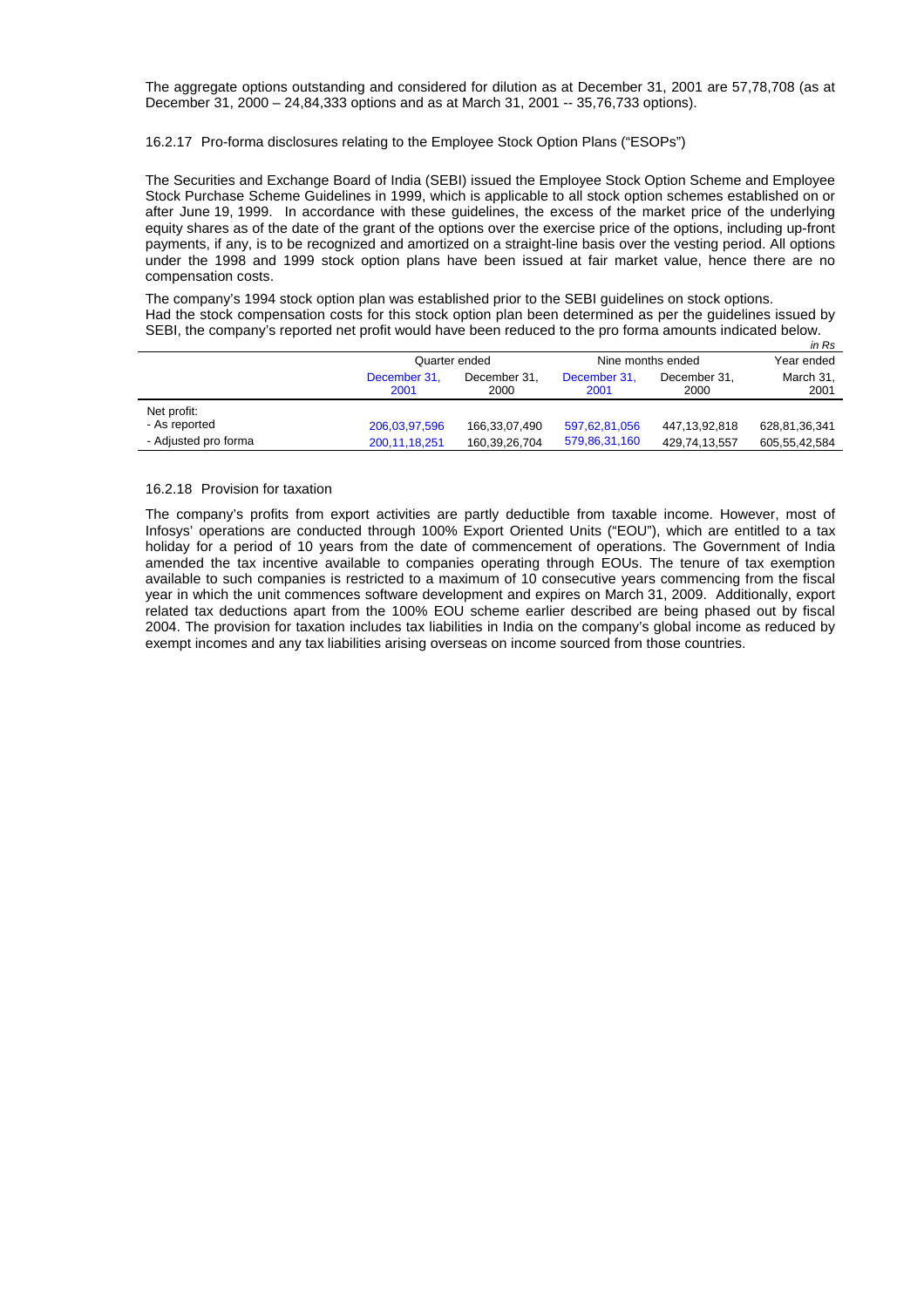# 16.2.19 Cash and bank balances

Details of balances kept with non-scheduled banks as on balance sheet dates and the maximum balances kept with non-schedule banks during the periods/year are as follows:

|                                           |                      | in Rs.               |                   |
|-------------------------------------------|----------------------|----------------------|-------------------|
| Balances with non-scheduled banks         | As at                |                      | As at             |
|                                           | December 31,<br>2001 | December 31,<br>2000 | March 31,<br>2001 |
| In current accounts                       |                      |                      |                   |
| ABN Amro Bank, Brussels, Belgium          | 18,64,173            | 12,50,780            | 8,73,096          |
| Bank of America, Concord, USA             | 1,49,56,707          | 1,04,99,476          | 27,09,344         |
| Bank of America, Hong Kong                | 16,95,334            | 48,912               | 4,25,885          |
| Bank of America, Los Angeles, USA         |                      | 9,20,245             |                   |
| Bank of America, Milpitas, USA            |                      | 1, 19, 94, 175       | 23,59,820         |
| Bank of America, Palo Alto, USA           | 41,51,56,204         | 65, 17, 22, 659      | 35,70,97,922      |
| Bank of America, Singapore                | 5,75,994             |                      |                   |
| Bank of Boston, Boston, USA               | 1,00,48,367          | 26,76,956            | 21,30,626         |
| Bank of Melbourne, Melbourne, Australia   | 29,68,665            | 16,58,882            | 17,26,245         |
| Bank of Melbourne, Victoria, Australia    |                      |                      | 5,46,759          |
| Barclays Bank, London, UK                 | 39,18,299            | 1,08,02,518          | 38,36,868         |
| Deutsche Bank, Frankfurt, Germany         | 35,52,590            | 19,08,350            | 20,22,282         |
| Deutsche Bank, Paris, France              | 12,30,336            |                      |                   |
| First Chicago Bank, Chicago, USA          |                      | 1,09,390             |                   |
| Hong Kong Bank of Canada, Toronto, Canada | 4,43,473             | 7,96,510             | 5,54,537          |
| HSBC Bank PLC - Croydon, London           | 10,06,64,290         | 5,04,22,754          | 9,76,68,994       |
| Michigan National Bank, Detroit, USA      |                      | 3,80,312             |                   |
| Nations Bank, Dallas, USA                 | 2,07,07,144          | 1,83,71,305          | 1,17,15,900       |
| National Bank of Sharjah, UAE             | 6,12,984             |                      |                   |
| Nordbanken, Stockholm, Sweden             | 33,30,870            | 14,06,995            | 15,86,376         |
| Nova Scotia Bank, Toronto, Canada         | 3, 16, 33, 073       | 4,31,08,979          | 5,21,19,103       |
| Seafirst Bank, Seattle, USA               |                      | 22,53,323            |                   |
| Sanwa Bank, Tokyo, Japan                  | 1,74,80,138          | 56,99,755            | 12,18,670         |
| Summit Bank, Bridgewater, USA             | 1,06,45,205          | 85,16,327            | 14,75,012         |
|                                           | 64, 14, 83, 846      | 82,45,48,603         | 54,00,67,439      |

|                                                                       |                                       |                      |                                        |                      | in Rs.                       |
|-----------------------------------------------------------------------|---------------------------------------|----------------------|----------------------------------------|----------------------|------------------------------|
| Maximum balance held in non-scheduled banks<br>during the period/year | Quarter ended<br>December 31,<br>2001 | December 31,<br>2000 | Nine months ended<br>December 31, 2001 | December 31,<br>2000 | Year ended<br>March 31, 2001 |
| in deposit account in foreign currency                                |                                       |                      |                                        |                      |                              |
| HSBC Bank Middle East, Bahrain                                        |                                       | 72,78,38,970         |                                        | 72,78,38,970         | 72,78,38,970                 |
| in current accounts                                                   |                                       |                      |                                        |                      |                              |
| ABN Amro Bank, Heerlen, Netherlands                                   |                                       | 15,33,759            |                                        | 15,95,544            | 15,95,544                    |
| ABN Amro Bank, Brussels, Belgium                                      | 27,39,232                             | 17,64,074            | 27,39,232                              | 17,64,074            | 25,10,415                    |
| Bank of America, Concord, USA                                         | 7,06,16,509                           | 1,50,98,602          | 7,52,14,591                            | 1,89,84,569          | 11,56,12,302                 |
| Bank of America, Hong Kong                                            | 28,85,351                             | 5,42,012             | 28,85,351                              | 5,42,012             | 11,81,752                    |
| Bank of America, Los Angeles, USA                                     |                                       | 3,08,58,501          |                                        | 3,08,58,501          | 3,08,58,501                  |
| Bank of America, Milpitas, USA                                        |                                       | 3,63,17,497          | 28,83,464                              | 5,42,67,620          | 5,89,07,898                  |
| Bank of America, Palo Alto, USA                                       | 145,93,25,332                         | 92,85,85,242         | 147,72,58,512                          | 92,85,85,242         | 92,96,33,056                 |
| Bank of America, Singapore                                            | 10,77,481                             |                      | 10,77,481                              |                      |                              |
| Bank of Boston, Boston, USA                                           | 2,88,57,201                           | 57,17,549            | 2,88,57,201                            | 57,17,549            | 72,15,459                    |
| Bank of Melbourne, Melbourne, Australia                               | 1,34,08,528                           | 17,03,723            | 2,97,96,016                            | 17,03,723            | 17,26,245                    |
| Bank of Melbourne, Victoria, Australia                                | 1,06,08,090                           | 13,80,794            | 1,06,08,090                            | 13,80,794            | 16,34,330                    |
| Barclays Bank, London, UK                                             | 39,68,837                             | 3,63,48,726          | 39,68,837                              | 3,63,48,726          | 3,63,48,726                  |
| Deutsche Bank, Frankfurt, Germany                                     | 41,18,658                             | 22,93,896            | 56,90,413                              | 36,94,391            | 36,94,391                    |
| Deutsche Bank, Paris, France                                          | 34,89,154                             |                      | 34,89,154                              |                      |                              |
| First Chicago Bank, Chicago, USA                                      |                                       | 1,09,789             |                                        | 22,07,085            | 22,07,085                    |
| Hong Kong Bank of Canada, Toronto, Canada                             | 4,75,913                              | 30,84,442            | 5,54,537                               | 1,01,66,688          | 1,01,66,688                  |
| HSBC Bank PLC - Croydon, London                                       | 22,36,85,603                          | 6,90,94,703          | 40,60,71,890                           | 6,90,94,703          | 16,51,68,657                 |
| Michigan National Bank, Detroit, USA                                  |                                       | 9,33,249             |                                        | 17,44,660            | 17,44,660                    |
| Nations Bank, Dallas, USA                                             | 4,56,71,778                           | 2,52,46,452          | 4,56,71,889                            | 2,64,30,411          | 3,36,69,804                  |
| Nations Bank, Georgia, USA                                            |                                       | 12,28,790            |                                        | 21,33,612            | 21,33,612                    |
| National Bank of Sharjah, UAE                                         | 10,76,262                             |                      | 14,39,565                              |                      |                              |
| Nordbanken, Stockholm, Sweden                                         | 39,02,977                             | 19,51,036            | 39,02,977                              | 19,51,036            | 23,20,446                    |
| Nova Scotia Bank, Toronto, Canada                                     | 6,00,19,685                           | 6,07,40,829          | 9,66,13,821                            | 6,07,40,829          | 7,57,18,591                  |
| Seafirst Bank, Seattle, USA                                           |                                       | 23,63,956            |                                        | 31,46,158            | 31,46,158                    |
| Sanwa Bank, Tokyo, Japan                                              | 1,74,80,138                           | 56,99,755            | 1,74,80,138                            | 56,99,755            | 1,40,25,843                  |
| Summit Bank, Bridgewater, USA                                         | 1,52,32,164                           | 85,27,922            | 1,52,32,164                            | 88,91,861            | 88,91,861                    |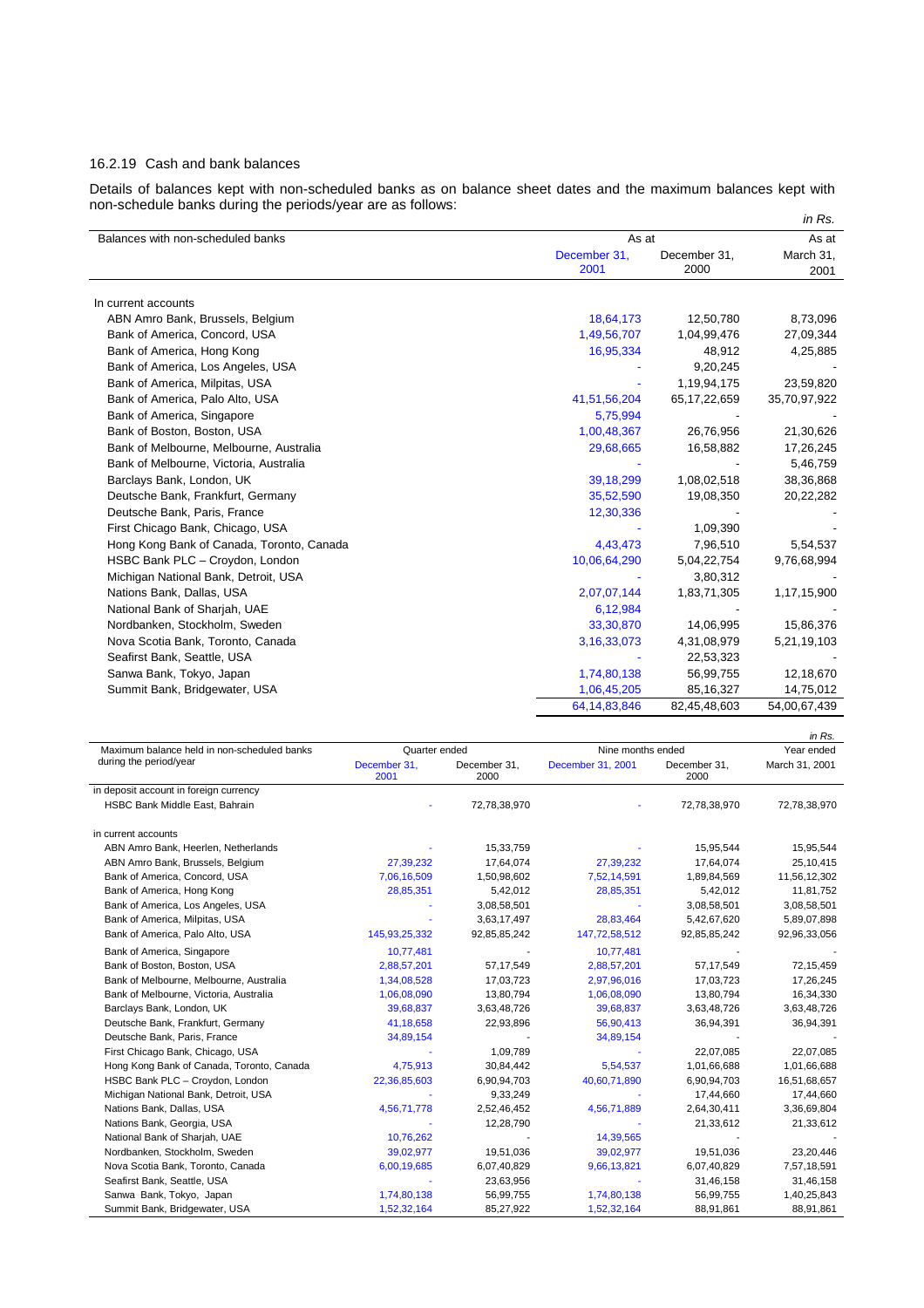The cash and bank balances include interest accrued but not due on fixed deposits amounting to Rs 2,81,76,548 for the nine months ended December 31, 2001 (the nine months ended December 31, 2000 -- Rs 1,80,15,245 and the year ended March 31, 2001 -- Rs 1,94,43,708).

## 16.2.20 Loans and advances

"Advances" mainly comprises prepaid travel and per-diem expenses and advances to vendors.

Deposits with financial institutions and a body corporate comprise:

|                                                 |                   |                   | in Rs.          |
|-------------------------------------------------|-------------------|-------------------|-----------------|
|                                                 | As at             | As at             |                 |
|                                                 | December 31, 2001 | December 31, 2000 | March 31, 2001  |
| Deposits with financial institutions:           |                   |                   |                 |
| Housing Development Finance Corporation Limited | 101, 10, 22, 147  | 51, 14, 87, 343   | 50,87,03,015    |
| <b>ICICI Limited</b>                            | 54,82,20,744      | 50,91,88,495      | 50,87,01,373    |
| <b>IDBI Limited</b>                             |                   |                   | 40, 35, 30, 424 |
| Deposits with body corporate:                   |                   |                   |                 |
| <b>GE Capital Services India Limited</b>        | 100,87,12,672     | 50,60,89,326      | 50, 58, 17, 345 |
|                                                 | 256,79,55,563     | 152,67,65,164     | 192,67,52,157   |

The above amounts include interest accrued but not due amounting to Rs 2,79,55,563 (the nine months ended December 31, 2000 -- Rs 2,67,65,164 and the year ended March 31, 2001 -- Rs 2,67,52,157).

The financial institutions and the body corporate have superior credit ratings from a premier credit rating agency in the country.

Mr. Deepak M Satwalekar, Director, is also Director of HDFC. Mr. N R Narayana Murthy, Chairman and CEO, and Prof. Marti G. Subrahmanyam, Director, are also directors in ICICI Limited. Except as directors in these financial institutions, these persons have no direct interest in these transactions.

#### 16.2.21 Current liabilities

Sundry creditors for other liabilities represent mainly the retention amounts payable to the vendors, and amounts accrued for various other operational expenses and taxes.

#### 16.2.22 Fixed assets

The company has entered into lease-cum-sale agreements to acquire certain properties. In accordance with the terms of these agreements, the company has the option to purchase the properties on expiry of the lease period. The company has already paid 99% of the value of the properties at the time of entering into the leasecum-sale agreements. These amounts are disclosed as "Land - leasehold" under "Fixed assets" in the financial statements.

## 16.2.23 Transfer of intellectual property rights

During the year ended March 31, 2001, the company transferred its intellectual property rights in OnScan – a web-focused wireless-enabled notification product, to OnMobile Systems, Inc. (formerly OnScan Inc.) USA, a company incubated by Infosys as part of its ongoing effort to encourage and promote budding entrepreneurs among its employees. The rights were transferred for Rs 8,93,40,000 (US\$ 2 million), received as equity, preferred voting and preferred non-voting securities in OnMobile Systems, Inc. The income of Rs 5,49,44,000 (net of tax) arising on the transfer is disclosed as an extraordinary item in the statement of profit and loss of that year. The transaction was completed in the quarter ended June 30, 2000.

#### 16.2.24 Investments

The following are the particulars of strategic investments made during the quarters and nine months ended December 31, 2001 and December 31, 2000 and year ended March 31, 2001 respectively: *in Rs.*

|                                   |              |               |              |                   | ,,,,,        |
|-----------------------------------|--------------|---------------|--------------|-------------------|--------------|
| Particulars of investee companies |              | Quarter ended |              | Nine months ended | Year ended   |
|                                   | December 31. | December 31.  | December 31. | December 31.      | March 31.    |
|                                   | 2001         | 2000          | 2001         | 2000              | 2001         |
| Workadia, Inc., USA*              |              | ٠             | 10,32,68,000 |                   |              |
| Alpha Thinx Mobile Phone Services |              |               |              |                   |              |
| AG. Austria                       |              |               | ۰            | 2,20,98,608       | 2,20,98,608  |
| Asia Net Media BVI Limited        |              |               | ۰            | 6,84,75,000       | 6,84,75,000  |
| M-Commerce Ventures Pte.          |              |               |              |                   |              |
| Limited, Singapore                |              | 1,34,11,700   | ۰            | 1,84,47,700       | 1,84,47,700  |
| CiDRA Corporation, USA            |              |               | ۰            | 13,40,08,660      | 13,40,08,660 |
| PurpleYogi Inc., USA              |              | 2,33,34,992   | ۰            | 2,33,34,992       | 2,33,34,992  |
|                                   |              | 3,67,46,692   | 10.32.68.000 | 26,63,64,960      | 26,63,64,960 |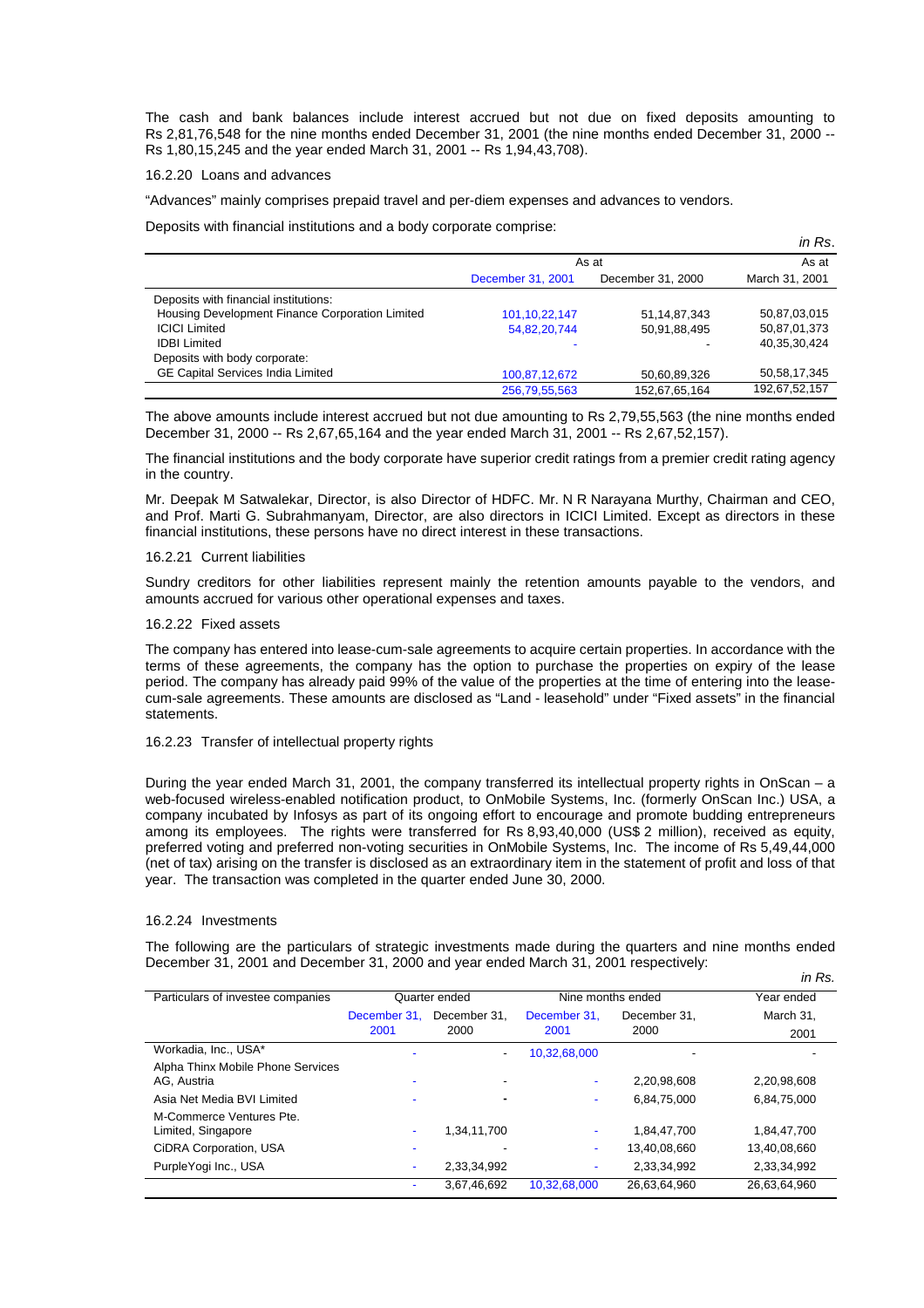\* Investments in Workadia, Inc., USA ("Workadia") comprise of 22,00,000 fully paid Series "B" convertible preferred stock, par value of US\$ 0.0002, at US\$ 1.00 each. Workadia provides companies with comprehensive, customizable business intranets through browser accessed hosted portals and also offer consulting services to help customers select and deploy their intranet applications, content and services.

An amount of Rs 15,28,98,608 was provided for the investments in Alpha Thinx and EC Cubed, Inc., USA, in the latter half of the year ended March 31, 2001, when the investee companies filed for liquidation.

## 16.2.25 Segment reporting

The company's operations predominantly relate to providing IT services, delivered to customers globally operating in various industry segments. Accordingly, IT service revenues represented along industry classes comprise the primary basis of segmental information set out in these financial statements. Secondary segmental reporting is performed on the basis of the geographical location of customers.

The accounting principles consistently used in the preparation of the financial statements are also consistently applied to record income and expenditure in individual segments. These are as set out in the note on significant accounting policies.

Industry segments at the company are primarily -- financial services comprising customers providing banking, finance and insurance services; manufacturing companies; companies in the telecommunications and the retailing industries; and others such as utilities, transportation and logistics companies.

Income and direct expenses in relation to segments is categorized based on items that are individually identifiable to that segment, while the remainder of the costs are categorized in relation to the associated turnover of the segment. Certain expenses such as depreciation, which form a significant component of total expenses, are not specifically allocable to specific segments as the underlying services are used interchangeably. The company believes that it is not practical to provide segment disclosures relating to those costs and expenses, and accordingly these expenses are separately disclosed as "unallocated" and directly charged against total income.

Fixed assets used in the company's business or liabilities contracted have not been identified to any of the reportable segments, as the fixed assets and services are used interchangeably between segments. The company believes that it is currently not practicable to provide segment disclosures relating to total assets and liabilities since a meaningful segregation of the available data is onerous.

Customer relationships are driven based on the location of the respective client. North America comprises the United States of America, Canada and Mexico; Europe includes continental Europe (both the east and the west), Ireland and the United Kingdom; and the Rest of the World comprising all other places except, those mentioned above and India.

Geographical revenues are segregated based on the location of the customer who is invoiced or in relation to which the revenue is otherwise recognized.

### Industry segments

Quarter ended December 31, 2001 *in Rs.*

|                                    | <b>Financial</b><br><b>services</b> | <b>Manufacturing</b> | <b>Telecom</b> | <b>Retail</b> | <b>Others</b> | <b>Total</b>               |
|------------------------------------|-------------------------------------|----------------------|----------------|---------------|---------------|----------------------------|
| <b>Revenues</b>                    | 226, 20, 45, 266                    | 104,75,85,215        | 100,06,69,011  | 89,83,62,668  | 139,93,95,765 | 660,80,57,925              |
| Identifiable operating<br>expenses | 88,69,28,977                        | 45, 15, 97, 293      | 25,80,69,122   | 24,41,14,216  |               | 44,57,63,049 228,64,72,657 |
| <b>Allocated expenses</b>          | 57,38,64,655                        | 25,87,01,439         | 24,71,15,470   | 22,18,50,892  | 34,55,81,144  | 164,71,13,600              |
| Segmental operating income         | 80,12,51,634                        | 33,72,86,483         | 49,54,84,419   | 43,23,97,560  |               | 60,80,51,572 267,44,71,668 |
| Unallocable expenses               |                                     |                      |                |               |               | 41, 33, 27, 825            |
| <b>Operating income</b>            |                                     |                      |                |               |               | 226, 11, 43, 843           |
| Other income (expense), net        |                                     |                      |                |               |               | 14,92,53,753               |
| Net profit before taxes            |                                     |                      |                |               |               | 241,03,97,596              |
| Income taxes                       |                                     |                      |                |               |               | 35,00,00,000               |
| Net profit after taxes             |                                     |                      |                |               |               | 206,03,97,596              |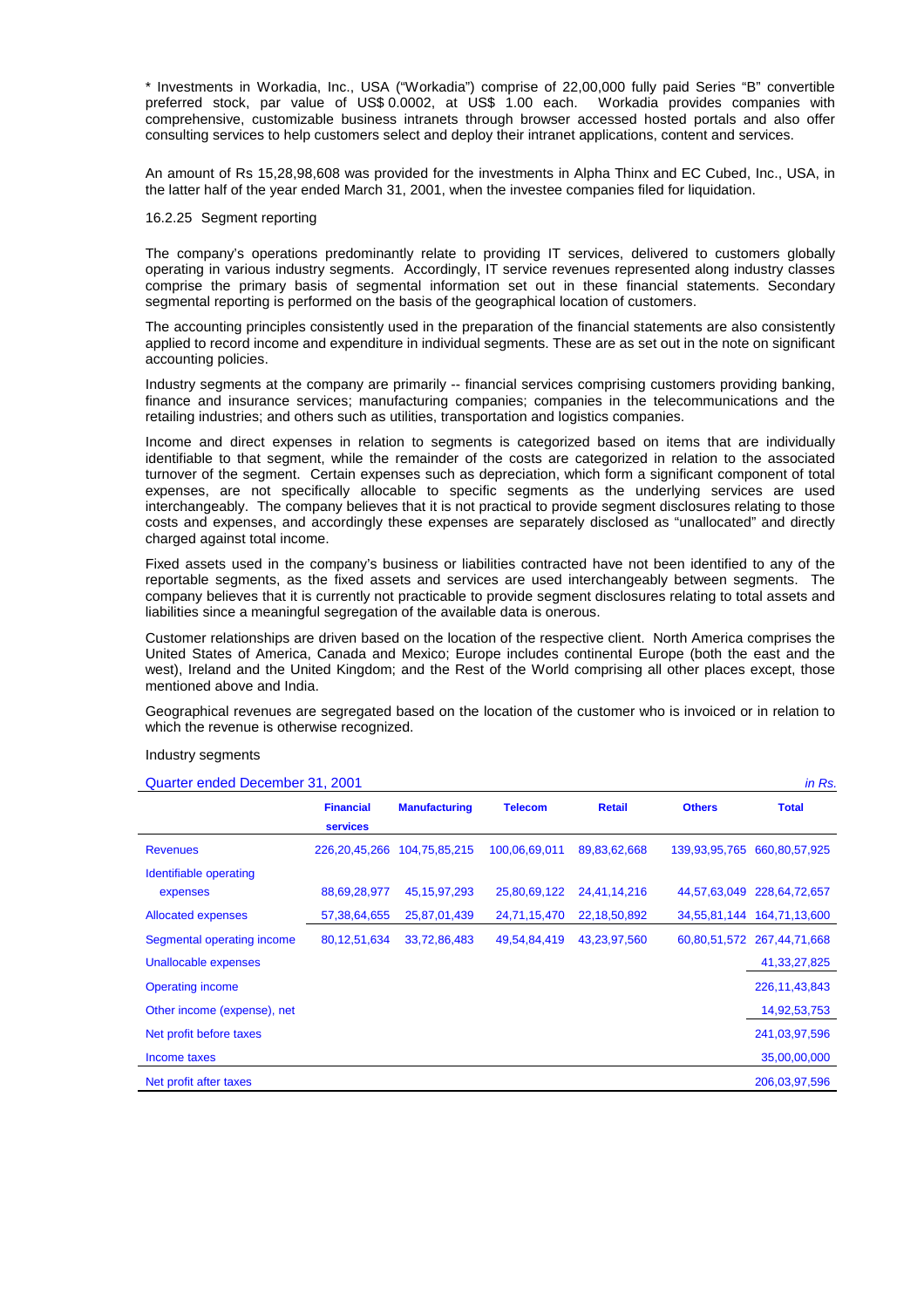#### Quarter ended December 31, 2000 *in Rs.*

|                             | <b>Financial</b><br>services | <b>Manufacturing</b> | <b>Telecom</b>  | Retail       | <b>Others</b> | Total         |
|-----------------------------|------------------------------|----------------------|-----------------|--------------|---------------|---------------|
| Revenues                    | 196,56,70,450                | 89,69,04,276         | 95,06,11,119    | 46,72,49,533 | 109,02,48,911 | 537,06,84,289 |
| Identifiable operating      |                              |                      |                 |              |               |               |
| expenses                    | 64,95,80,074                 | 36,28,28,425         | 25,92,61,153    | 14,73,49,507 | 33,05,83,802  | 174,96,02,961 |
| Allocated expenses          | 54,49,68,088                 | 23,74,73,219         | 25, 16, 93, 172 | 12,37,13,593 | 28,86,65,051  | 144,65,13,123 |
| Segmental operating income  | 77,11,22,288                 | 29,66,02,632         | 43,96,56,794    | 19,61,86,433 | 47,10,00,058  | 217,45,68,205 |
| Unallocable expenses        |                              |                      |                 |              |               | 46,09,92,680  |
| Operating income            |                              |                      |                 |              |               | 171,35,75,525 |
| Other income (expense), net |                              |                      |                 |              |               | 14,47,31,965  |
| Net profit before taxes     |                              |                      |                 |              |               | 185,83,07,490 |
| Income taxes                |                              |                      |                 |              |               | 19,50,00,000  |
| Net profit after taxes      |                              |                      |                 |              |               | 166,33,07,490 |

Nine months ended December 31, 2001 *in Rs.* **Financial services Manufacturing Telecom Retail Others Total**  Revenues 700,22,62,077 328,99,65,733 301,73,41,639 232,63,11,817 359,86,91,043 1923,45,72,309 Identifiable operating expenses 256,72,86,450 136,78,29,242 78,74,06,362 63,19,60,880 125,02,33,939 660,47,16,873 Allocated expenses 185,48,11,037 83,72,77,894 76,77,10,017 58,95,32,406 91,17,51,151 496,10,82,505 Segmental operating income 258,01,64,590 108,48,58,597 146,22,25,260 110,48,18,531 143,67,05,953 766,87,72,931 Unallocable expenses 115,82,69,242 Operating income 651,05,03,689 Other income (expense), net 43,07,77,367 Net profit before taxes 694,12,81,056 Income taxes 96,50,00,000 Net profit after taxes 597,62,81,056

Nine months ended December 31, 2000 *in Rs.*  **Financial services Manufacturing Telecom Retail Others Total**  Revenues 452,31,93,381 238,50,76,617 247,37,67,456 110,39,54,549 290,09,50,212 1338,69,42,215 Identifiable operating expenses 160,79,27,274 90,20,80,564 65,71,32,600 40,33,12,389 90,66,43,854 447,70,96,681 Allocated expenses 124,20,47,410 63,23,82,782 65,78,67,058 29,21,57,823 77,02,36,813 359,46,91,886 Segmental operating income 167,32,18,697 85,06,13,271 115,87,67,798 40,84,84,337 122,40,69,545 531,51,53,648 Unallocable expenses 88,07,31,944 Operating income 443,44,21,704 Other income (expense), net 49,16,27,114 Net profit before taxes 492,60,48,818 Income taxes 50,96,00,000 Net profit after taxes 441,64,48,818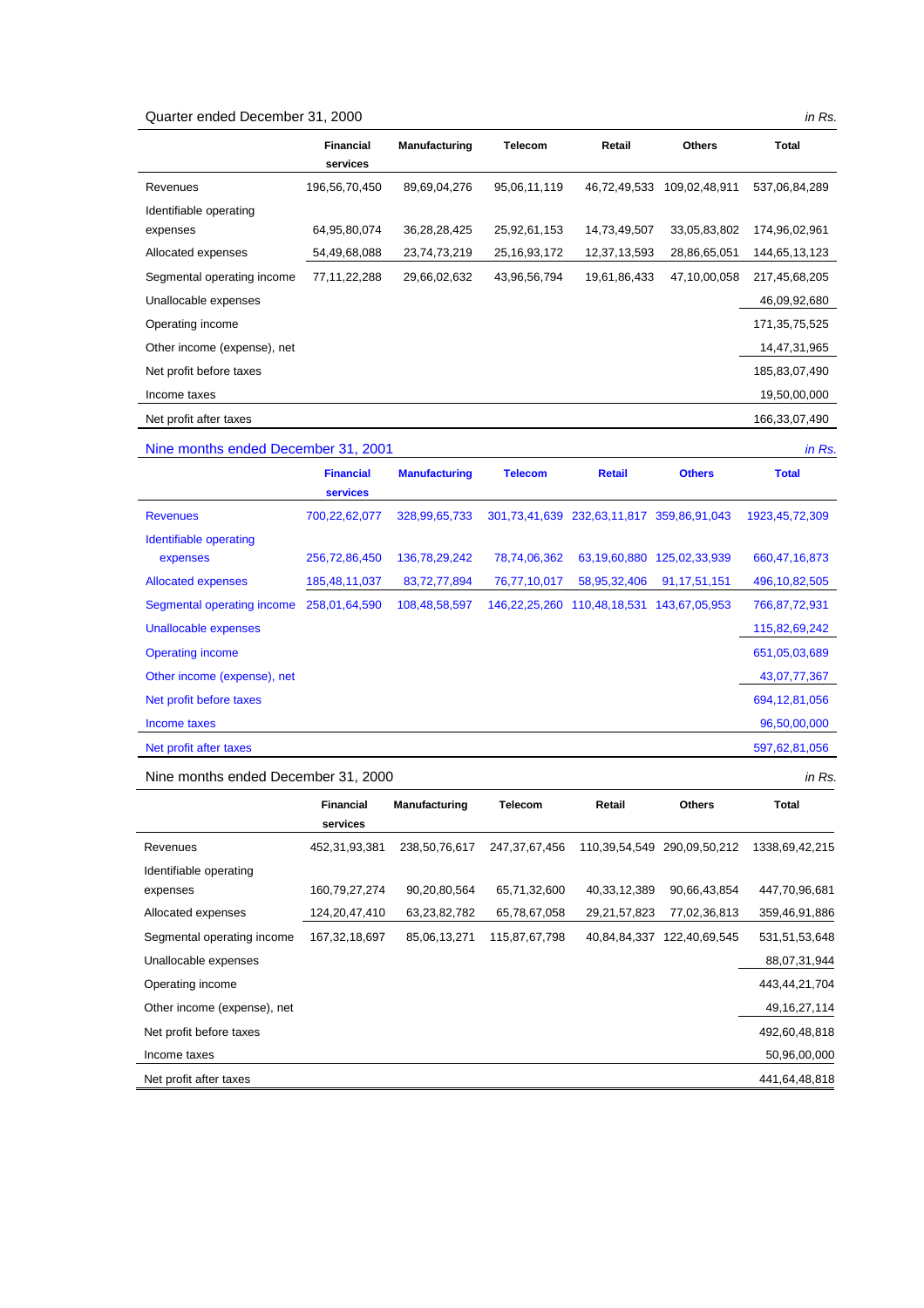# Year ended March 31, 2001 *in Rs.*

|                             | <b>Financial</b><br>services | <b>Manufacturing</b> | <b>Telecom</b>   | Retail        | <b>Others</b> | Total            |
|-----------------------------|------------------------------|----------------------|------------------|---------------|---------------|------------------|
| Revenues                    | 640,77,55,042                | 338,84,20,263        | 350, 11, 16, 331 | 172,86,39,345 | 397,97,27,826 | 1900,56,58,807   |
| Identifiable operating      |                              |                      |                  |               |               |                  |
| expenses                    | 225,87,90,591                | 130,66,14,108        | 88, 39, 38, 378  | 54,74,24,303  | 120,92,12,385 | 620,59,79,765    |
| Allocated expenses          | 177,68,81,844                | 90,69,15,538         | 93,89,68,074     | 46,30,82,749  | 106,54,09,651 | 515, 12, 57, 856 |
| Segmental operating income  | 237,20,82,607                | 117,48,90,617        | 167,82,09,879    | 71,81,32,293  | 170,51,05,790 | 764,84,21,186    |
| Unallocable expenses        |                              |                      |                  |               |               | 128, 18, 43, 760 |
| Operating income            |                              |                      |                  |               |               | 636, 65, 77, 426 |
| Other income (expense), net |                              |                      |                  |               |               | 59,37,14,915     |
| Net profit before taxes     |                              |                      |                  |               |               | 696,02,92,341    |
| Income taxes                |                              |                      |                  |               |               | 72,71,00,000     |
| Net profit after taxes      |                              |                      |                  |               |               | 623, 31, 92, 341 |

# Geographic segments

# Quarter ended December 31, 2001 *in Rs.*

 **North America Europe India Rest of the World Total**  Revenues 468,49,88,158 128,38,66,686 12,45,42,488 51,46,60,593 660,80,57,925 Identifiable operating expenses 164,19,13,038 45,18,85,229 468,64,905 14,58,09,485 228,64,72,657 Allocated expenses 117,41,03,279 32,17,49,391 270,93,923 12,41,67,007 164,71,13,600 Segmental operating income 186,89,71,841 51,02,32,066 5,05,83,660 24,46,84,101 267,44,71,668 Unallocable expenses 41,33,27,825 Operating income 226,11,43,843 Other income (expense), net 14,92,53,753 Net profit before taxes 241,03,97,596 Income taxes 35,00,00,000 Net profit after taxes 206,03,97,596

#### Quarter ended December 31, 2000 *in Rs.*

|                                 | <b>North America</b> | <b>Europe</b>   | India       | <b>Rest of the World</b> | <b>Total</b>  |
|---------------------------------|----------------------|-----------------|-------------|--------------------------|---------------|
| Revenues                        | 395, 34, 56, 605     | 101,08,71,777   | 7,82,82,900 | 32,80,73,007             | 537,06,84,289 |
| Identifiable operating expenses | 125,52,72,510        | 36, 33, 39, 515 | 1,76,06,878 | 11,33,84,058             | 174,96,02,961 |
| Allocated expenses              | 105,38,56,826        | 26,94,63,973    | 3,01,19,876 | 9,30,72,448              | 144,65,13,124 |
| Segmental operating income      | 164,43,27,269        | 37,80,68,289    | 3,05,56,146 | 12, 16, 16, 501          | 217,45,68,205 |
| Unallocable expenses            |                      |                 |             |                          | 46,09,92,680  |
| Operating income                |                      |                 |             |                          | 171,35,75,525 |
| Other income (expense), net     |                      |                 |             |                          | 14,47,31,965  |
| Net profit before taxes         |                      |                 |             |                          | 185,83,07,490 |
| Income taxes                    |                      |                 |             |                          | 19,50,00,000  |
| Net profit after taxes          |                      |                 |             |                          | 166.33.07.490 |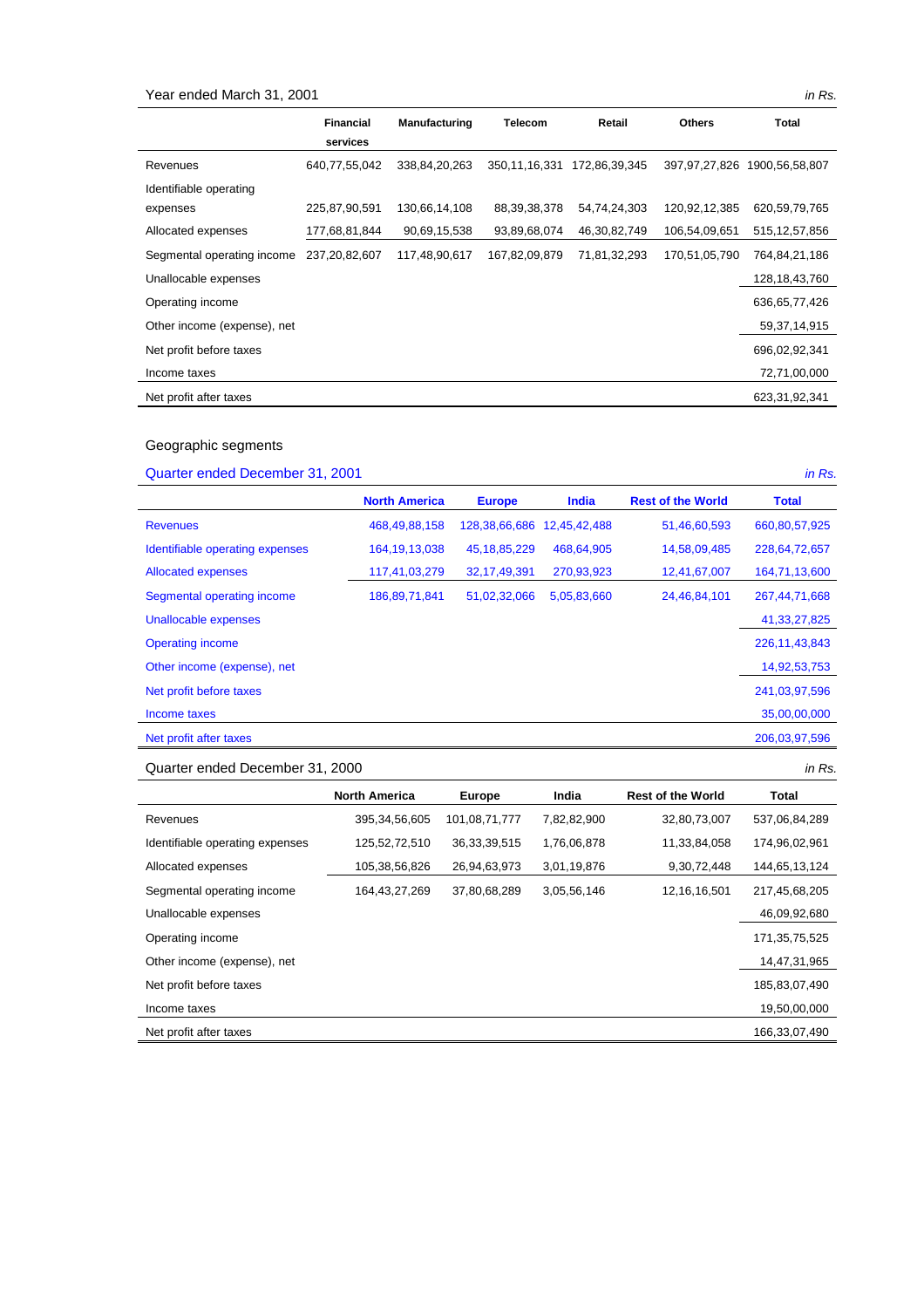# Nine months ended December 31, 2001 *in Rs.*

|                                 | <b>North America</b> | <b>Europe</b>    | <b>India</b> | <b>Rest of the World</b> | <b>Total</b>      |
|---------------------------------|----------------------|------------------|--------------|--------------------------|-------------------|
| <b>Revenues</b>                 | 1373,09,71,866       | 372,67,15,240    | 40,53,05,386 | 137, 15, 79, 817         | 1923, 45, 72, 309 |
| Identifiable operating expenses | 467, 32, 28, 283     | 134, 32, 83, 275 | 14,45,63,101 | 44, 36, 42, 214          | 660,47,16,873     |
| <b>Allocated expenses</b>       | 353, 31, 48, 305     | 95, 92, 38, 451  | 12,23,57,859 | 34,63,37,890             | 496,10,82,505     |
| Segmental operating income      | 552,45,95,278        | 142,41,93,514    | 13,83,84,426 | 58, 15, 99, 713          | 766,87,72,931     |
| Unallocable expenses            |                      |                  |              |                          | 115,82,69,242     |
| <b>Operating income</b>         |                      |                  |              |                          | 651,05,03,689     |
| Other income (expense), net     |                      |                  |              |                          | 43,07,77,367      |
| Net profit before taxes         |                      |                  |              |                          | 694, 12, 81, 056  |
| Income taxes                    |                      |                  |              |                          | 96,50,00,000      |
| Net profit after taxes          |                      |                  |              |                          | 597,62,81,056     |

Nine months ended December 31, 2000 *in Rs.*

|                                 | <b>North America</b> | <b>Europe</b> | India           | <b>Rest of the World</b> | Total           |
|---------------------------------|----------------------|---------------|-----------------|--------------------------|-----------------|
| Revenues                        | 994,53,71,891        | 243,02,61,946 | 17, 13, 76, 490 | 83,99,31,888             | 1338,69,42,215  |
| Identifiable operating expenses | 325, 39, 17, 167     | 88,07,14,953  | 5,33,72,696     | 28,90,91,865             | 447,70,96,681   |
| Allocated expenses              | 266, 16, 27, 224     | 65,08,51,462  | 5,43,48,093     | 22,78,65,107             | 359,46,91,886   |
| Segmental operating income      | 402,98,27,500        | 89,86,95,531  | 6,36,55,701     | 32,29,74,916             | 531,51,53,648   |
| Unallocable expenses            |                      |               |                 |                          | 88,07,31,944    |
| Operating income                |                      |               |                 |                          | 443,44,21,704   |
| Other income (expense), net     |                      |               |                 |                          | 49, 16, 27, 114 |
| Net profit before taxes         |                      |               |                 |                          | 492,60,48,818   |
| Income taxes                    |                      |               |                 |                          | 50,96,00,000    |
| Net profit after taxes          |                      |               |                 |                          | 441,64,48,818   |

Year ended March 31, 2001 *in Rs.* 

North America **Europe** India Rest of the World Total Revenues 1396,90,84,594 358,05,91,607 26,53,92,386 119,05,90,220 1900,56,58,807 Identifiable operating expenses 443,71,64,129 125,44,88,260 8,95,83,246 42,47,44,130 620,59,79,765 Allocated expenses 377,03,71,740 96,78,27,796 8,59,85,652 32,70,72,668 515,12,57,856 Segmental operating income 576,15,48,725 135,82,75,551 8,98,23,488 43,87,73,422 764,84,21,186 Unallocable expenses 128,18,43,760 Operating income 636,65,77,426 Other income (expense), net 59,37,14,915 Net profit before taxes 696,02,92,341 Income taxes 72,71,00,000 Net profit after taxes 623,31,92,341